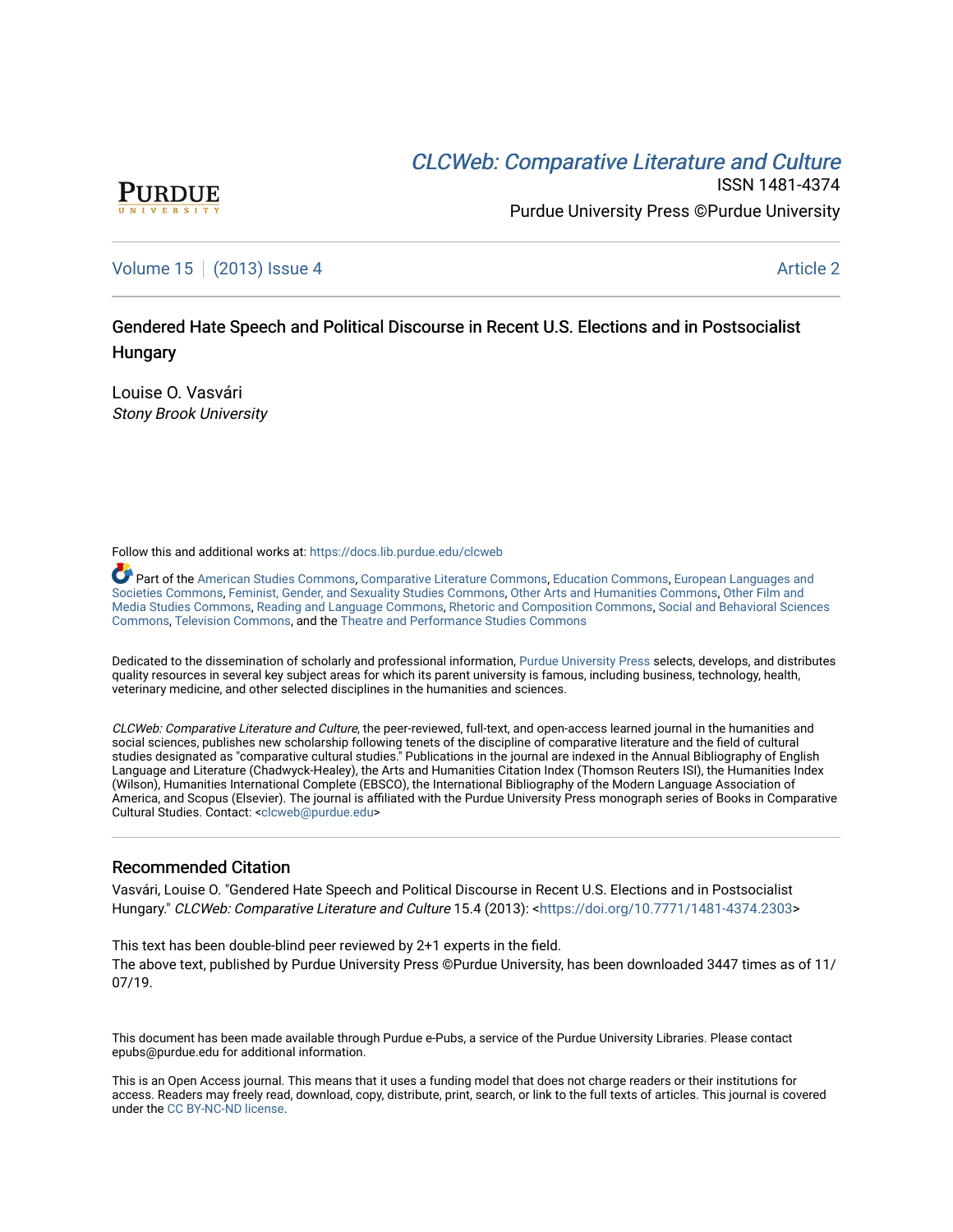

UNIVERSITY PRESS <http://www.thepress.purdue.edu>



CLCWeb: Comparative Literature and Culture

ISSN 1481-4374 <http://docs.lib.purdue.edu/clcweb> Purdue University Press ©Purdue University

CLCWeb: Comparative Literature and Culture, the peer-reviewed, full-text, and open-access learned journal in the humanities and social sciences, publishes new scholarship following tenets of the discipline of comparative literature and the field of cultural studies designated as "comparative cultural studies." In addition to the publication of articles, the journal publishes review articles of scholarly books and publishes research material in its Library Series. Publications in the journal are indexed in the Annual Bibliography of English Language and Literature (Chadwyck-Healey), the Arts and Humanities Citation Index (Thomson Reuters ISI), the Humanities Index (Wilson), Humanities International Complete (EBSCO), the International Bibliography of the Modern Language Association of America, and Scopus (Elsevier). The journal is affiliated with the Purdue University Press monograph series of Books in Comparative Cultural Studies. Contact: <clcweb@purdue.edu>

> Volume 15 Issue 4 (December 2013) Article 2 Louise O. Vasvári, "Gendered Hate Speech and Political Discourse in Recent U.S. Elections and in Postsocialist Hungary" <http://docs.lib.purdue.edu/clcweb/vol15/iss4/2>

Contents of CLCWeb: Comparative Literature and Culture 15.4 (2013) <http://docs.lib.purdue.edu/clcweb/vol15/iss4/>

Abstract: In her article "Gendered Hate Speech and Political Discourse in Recent U.S. Elections and in Postsocialist Hungary" Louise O. Vasvári illustrates gendered political discourse in the U.S. through a case study of the 2008 presidential campaign. While the campaign turned into a plebiscite on gender and sexual politics with Hillary Clinton and other female political figures depicted in the most traditionally misogynist terms, Barack Obama has in some leftist circles been seen as an empathetic figure who transcends both race and gender, although from the political right he has been attacked with racist and feminizing stereotyped invectives. In turn, in Hungary, deep-seated gender stereotypes continue not only unchallenged in post-socialist society but in public discourse have actually gone backwards. While the rise of masculinism is the primary characteristic of gender relations in Hungary today, ironically it also forms the bedrock of Western liberal democracy where gender stereotypes are deep-seated and where the backlash against women in the public sphere has been ongoing.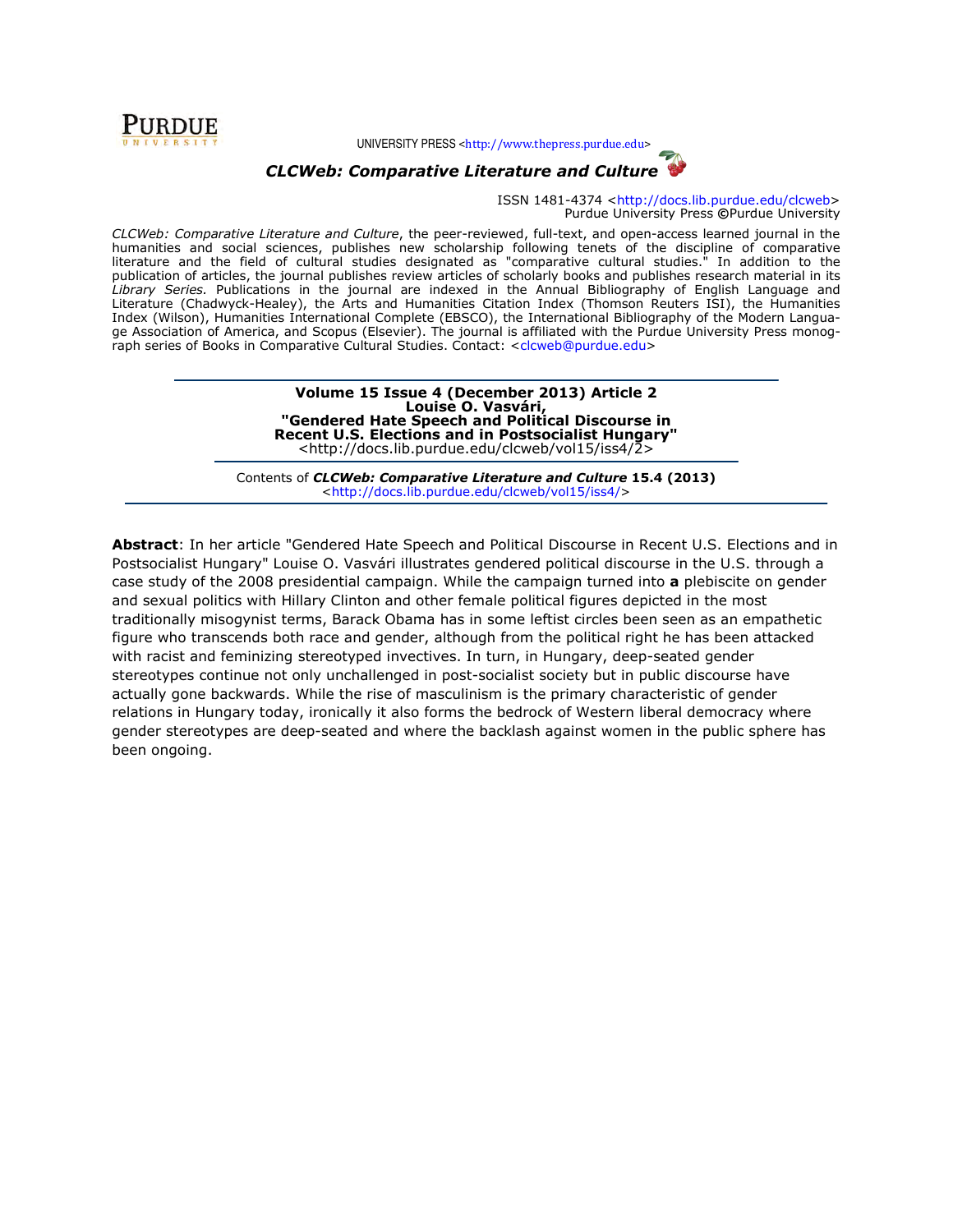#### Louise O. VASVÁRI

#### Gendered Hate Speech and Political Discourse in Recent U.S. Elections and in Postsocialist Hungary

For my theoretical framework in the article at hand, I employ feminist sociolinguistics and critical discourse studies in a concern with language not in and for itself, but to gain understanding of critical problems in society through language in order to make evident how the complex workings of power and repressive ideology work to sustain and perpetuate a hierarchically gendered social order within a variety of cultural and institutional contexts. I illustrate how unequal power relations can be naturalized by constant repetition of stereotyed degradation, hate speech, and othering of those considered a threat to the stability of the hegemonic social order (see Holmes; Lazar). Further, I employ Teun Van Dijk's terminology in critical discourse studies on how discourses (re)produce inequalities and political argumentation. Gayle Tuchman also shows in "The Symbolic Annihilation of Women in the Mass Media" how women are annilihated systematically by a combination of "absence," "trivialization," and "condemnation," terms I illustrate through my discussion of "shrew" and "bitch" discourses in the political sphere (see Vasvári, "Examples," "Intimate Violence"; see also Gill). R.W. Connell defines "gender regimes" as the "state of play in gender relations in a given institution" including the construction of various kinds of femininities and masculinities, the sexual division of labor, as well as gender ideologies (129). Following Connell's definition, the primary characteristic of gender regimes in Hungary today is the rise of masculinism — "macho democracy" — accompanied by the concomitant demonization of feminism. At the same time, masculinism still also forms the very bedrock of Western liberal democracy where gender stereotypes are as deep-seated and where, in particular, the backlash against women in the public sphere has been ongoing.

Historically, women in the public discourse of Western culture have always been negated. For example, Sharon Achinstein in her study of English revolutionary pamphlets shows how pornographic attacks and sexual slander demonized and scapegoatet women as scolds and witches, attacks which could be read both as about male anxiety with psychological roots and as arising from cultural response to social change. In even broader historical terms, Barbara Garlick, Suzanne Dixon, and Pauline Allen show in Stereotypes of Women in Power: Historical Perspectives and Revisionist Views how women in various cultures and historical periods — who attempted to cross from the private to the public sphere — were vilified with stereotypes such as domineering dowager, witch, and scheming concubine. Or, with regard to the Middle Ages, Christina Neufeld shows in Xanthippe's Sisters: Orality and Femininity in the Later Middle Ages how in satirical depictions women were perceived as deviant speakers of loquacious gossip, as scolding shrews, and as cursing witches.

In the United Kingdom in 1997, history was made when in a Labour landslide 101 Labour women were elected unexpectedly to the British Parliament — and thus formed briefly almost one quarter of the membership — newspapers trivialized the newly elected women as "Blair's Babes" and "Blair's Backwenchers": at the time journalist Polly Toynbee judged the first term as merely a casual, misogynist tag that identifies only the lazy prejudice of its user. If, however, ten years on one reads in Rachel Cook's article in *The Guardian* the testimony of some of those women about the systematic sexism and bullying they endured, it is evident that such gendered media creations are not merely casual invectives, but work to invalidate women's acceptability as political leaders (<http://www.guardian.co.uk/politics/2007/apr/22/women.labour1>). Again, in the 2009 election campaign women in Prime Minister Gordon Brown's Labour Party were depicted in headlines as "Gordon's Gals" or alternatively "Brown Sugars," while the women in David Cameron's conservative party became "Cameron's Cuties," "Dave's Dolls," and "Dave's Divas," and the women on the slate of Nick Clegg were "Nick's Nymphets" (see Mavin, Bryans, Cunningham). In France, in Prime Minister Alain Juppé's 1995 government there were 27% women (4 ministers and 8 secretaries) who were dubbed "Jupettes," a play on Juppé's name and on *minijupe* (miniskirt) (see, e.g., Dufourcq). In the U.S., where a populist right wing of the Republican party has dubbed itself the Tea Party, Palin and other copy-cat candidates following in her wake have been dubbed the "Tea Party Crumpets": crumpet like tart is a vulgarism for a sexually desirable woman (on metaphorical lexicalizations of woman as dessert, see Hines; on misogynist epithets in general, see Caputi).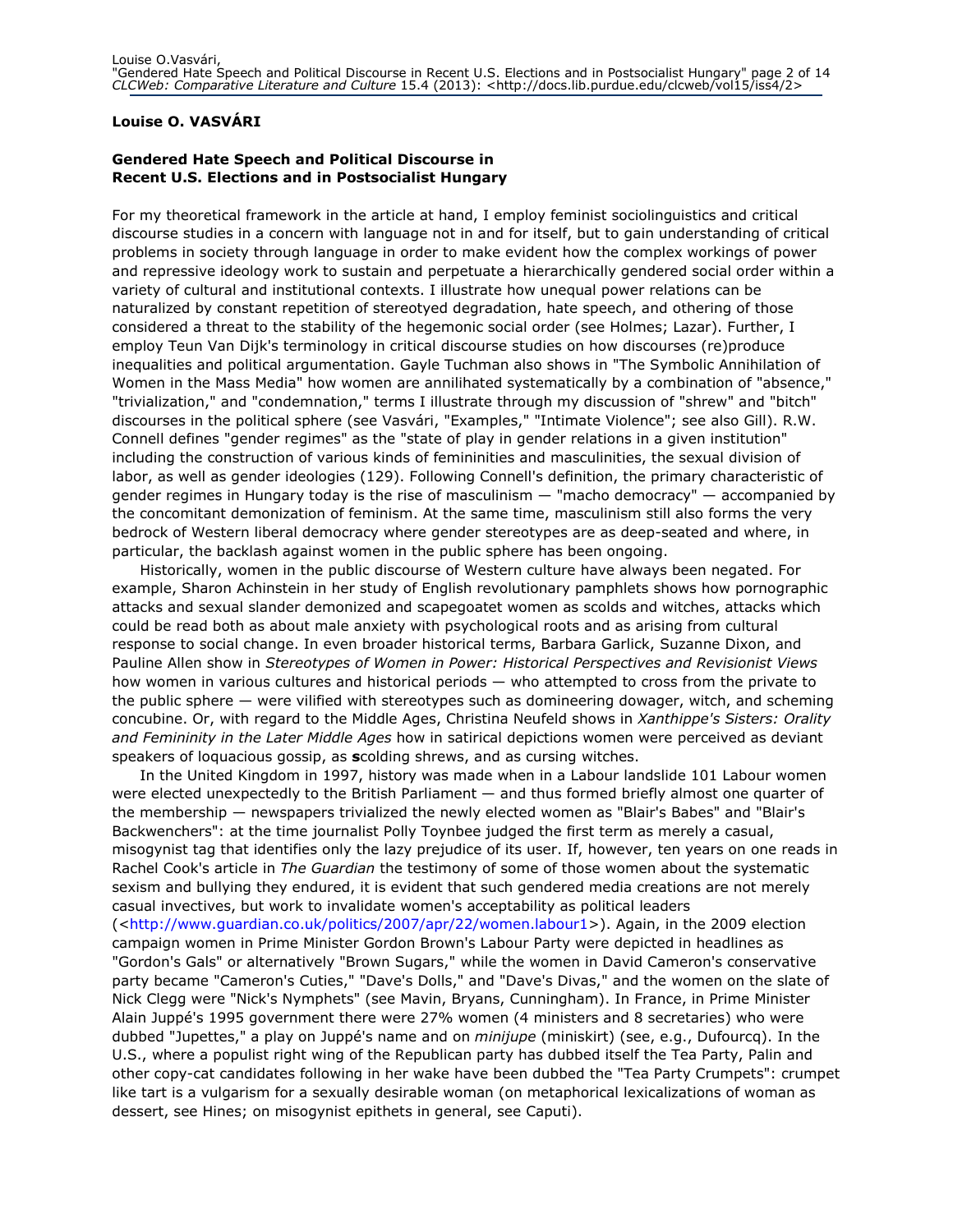Regarding the treatment of the media of women in the public sphere, Deborah Cameron points out that exclusion of women in the public context does not have to depend on absolute prohibition, but can be achieved by gendered division of labor such as when until a couple of decades ago women's voices were not considered appropriate in the BBC to deliver the news, but only for unserious programs. It might be added that the first regular female news reader in the BBC was Angela Reppon in 1975, who was widely referred to as "the thinking man's crumpet" and who was eventually ousted by ageism. Karen Ross discusses how women parliamentarians are rarely treated by the media as their male counterparts, but are framed as women first and politicians second and trivialized by speculation over their private lives, domestic arrangements, clothing and hair styles, cookie-baking skills, and of course their age, altogether sometimes referred to as the three H's: hair, hemline, and husband. We might recall how Geraldine Ferraro, the first U.S. female Vice Presidential candidate in 1984 was asked by Agriculture and Commerce Commissioner Jim Buck Ross "Can you bake a blueberry muffin? and on Meet the Press she was asked "are you strong enough to push the button?" As Kaitlyn Mendes discusses in a comparative British and US-American context of newspapers, feminism has failed to gain long-lasting support, with the "death of feminism" and the insistence that now we live in a postfeminist society where feminism is redudandnat being declared with regularity in newspapers from the late seventies on. In the U.S. feminism has had trouble sustaining itself from one generation to the next, in particular in the political sphere, where today the country stands in some 70th place in the world in women's political representation and is dropping (see Carrol and Fox). As of 2012 only 17% of U.S. Senators were women, 16% of members of the House, and 12 governors (see Lawless and Fox). In particular the 2008 presidential election campaign was a kind of plebiscite on sexual politics with Hillary Clinton and other women candidates depicted in the most misogynistic terms.

It would be a mistake to suppose that the mere entry of women in more than token numbers to masculinist institutions normalizes the female voice in those institutions, but the perceptible threat it represents to masculine hegemony may rather lead to an intensification of sexism in the public sphere and most particularly in politics. Therefore, a linguistic analysis of the gendered language that permeates the public sphere is important as the performance of gender has become increasingly part of how the public understands politics. It then becomes important politically to pay linguistic attention to issues such as how, for example, the French press and the Academie Française have continued to be hostile to linguistic equality by blocking attempted feminization of prestige professional titles such as ministre, maîre, professeur (see, e.g., Campernolle; Gervais-le Garff). Or, in English politics and elections are often described in terms of analogies and metaphors drawn form the traditionally masculine domains of war and sports with terms such as "war room," "war chest," "critical battleground states," candidates being "ahead/behind in the horse race," or "rounding the bend," "scoring a knockout punch," "taking their gloves off," and of course the expression "to find the right man for the job" (see Carver and Pikalo; Hannagan; Koller; Murphy). For example, Sarah Palin in her acceptance speech for the Republican Vice Presidential nomination in 2008 made prevalent use of "man" in her discourse, using it some thirteen times in place of gender-neutral "person" or "politician."

A young feminist political writer, Rebecca Traister, covering the 2008 convention in her Big Girls Don't Cry: Hillary Clinton, Sarah Palin, Michelle Obama and the Year that Changed Everything pointed out how the 2008 presidential election brought issues concerning women, power, sexism, and feminism to the fore, concluding that in that year women's liberation found new life. Indeed, in 2008 with the candidacies of Hillary Clinton and Sarah Palin, the U.S. had the two highest profile women candidates in its history and one year before Nancy Pelosi was elected Speaker of the House, thus becoming the highest elected female politician in US-American history. In sharp contrast to Traister's optimistic assessments, Anne E. Kornblut, who in her Notes from the Cracked Ceiling, like Traister, provided a blow-by-blow account of the 2008 campaign concluded that the revival of old stereotypes unleashed during the campaign set back the cause of feminist candidates by decades (see also Maloney). Similarly, Jane Caputi has also shown that the historic primary campaign that aroused so many hopes also aroused resentments and prejudices around sex, gender, race, and class. Caputi collected an array of representation of the vivid material culture of hate speech in the form of campaign buttons, stickers, hats, dolls, and posters which serve to illustrate the repeated techniques of otherization, alienation, demonization, dehumanization, and intimidation aimed at candidates, but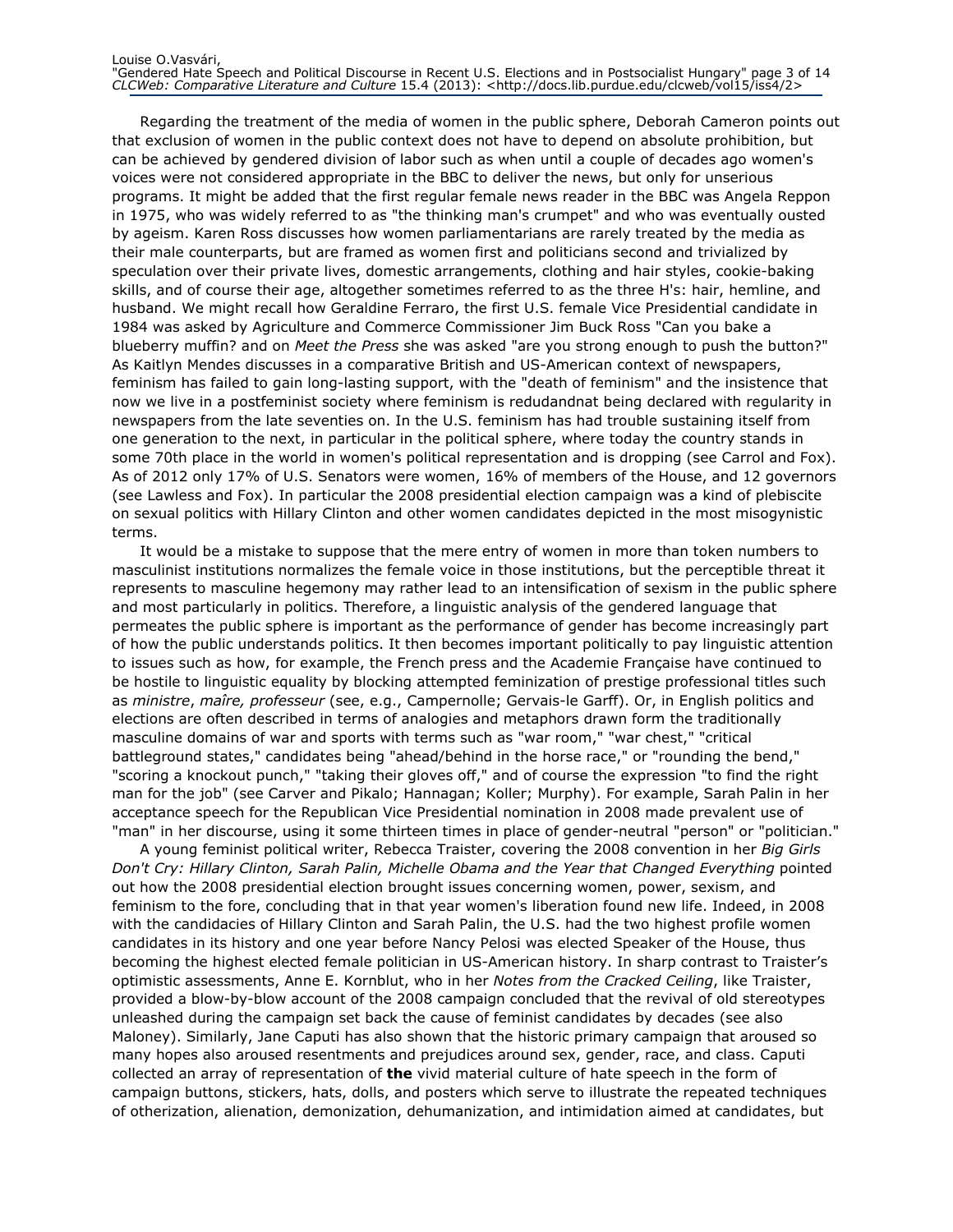primarily at Hillary Clinton and Barack Obama, who are often attacked together. Two examples, showing the confluence of sexism and racism, illustrate the tenor of this discourse: a T-Shirt with the logo, "I Wish Hillary Had Married O.J. Simpson" and "Obama Loves America like O.J. Loves Nicole" (see Dickinson and Anderson on the demonization of Black men and of women of all colors as evil, thereby recentering white masculinity; see Lakoff on the Simpson case; see also Dines on the obsession with "uppity" Black men as sexual and economic threat and on their sexually dehumanized images). Further, Enid Logan studied the concept of the intersectionality of class, race, and gender in the 2008 campaign which led liberals to become polarized around issues of race versus gender and that race worked for Obama in a way that gender did not for Clinton.

The subsequent 2010 midterm elections saw a far fall from 2008 in representation of women, as well as the loss by Pelosi from the House Speakership. As Kornblut shows, in 2008 each woman candidate received the kind of national ridicule generally reserved for philandering or corrupt men politicians (see Caroll and Fox; Edwards; Falk; Shaftall and Caroll; Whitaker). It is telling that the third name featured after Clinton and Palin in the catchy title of Traister's book, above, is Michelle Obama. Although not even a candidate herself, early in the campaign she was attacked as unpatriotic and seething with racial anger because she spoke in a Black female style far more blunt and critical than is acceptable in the majority society (on Black women's discourse styles, see Houston and Davis). The conservative Fox News also called her Barack Obama's "baby mama," a derogatory term for a woman with whom a Black man has had a baby (not necessarily even a girlfriend) and an insult not even one step away from calling her "Obama's whore," fitting the stereotyped perception of Black women's bodies as sexually lewd and unfit for respectability (see Tyree). Michelle Obama was, however, soon given a not-so-subtle discourse and fashion-makeover by the Obama team with a new speech emphasizing her humble roots as a granddaughter of a slave and turning her into a more or less mute fashion icon promoting alternative US-American fashion designers. And fifteen years after Hillary Clinton had tried to soften her image before Congress by introducing herself primarily in relational terms, as "as mother, a wife, a daughter, a sister, a woman," Michelle Obama tried at the Democratic National Convention to recast her own image with almost identical words, followed later by her repeated humorous self-description as "mom-in-chief" (see Kantor). Since the elections hate speech attacks from the right against the Obamas has continued, for example when Kimberly Small, a candidate for the Illinois legislature caller Michelle Obama "hoochie mama" for supposedly wearing too short a skirt (which was actually a tunic) and the hot selling racist bumper stickers urging Obama not to "re-Nig" and even Facebook pages calling to assassinate the President and "his monkey children" (see Goodwin; see also Janis). While Michelle Obama had been criticized as too aggressive, one of the most telling racial slanders against Barack Obama himself was the following unbelievable characterization by Lorraine Berry: "No, I am not calling Obama a girlie President. But he may be suffering a rhetorical testoterone deficit when it comes to dealing with crises, with which he has been richly endowed" (Berry

<http://open.salon.com/blog/fingerlakeswanderer/2010/06/30/whose\_president\_you\_calling\_a\_girlyman>). If we allow for the bad syntax here, Berry is saying that although as a Black man Obama has been well endowed physically, in political confrontations he is weak like a woman. If we enter "Obama" and "effeminate" into a search engine we can see similar attacks by other political pundits. While Michelle Obama is accused of being an angry and uppity Black woman, as well as a critical and emasculating wife, Barack Obama is accused of not being angry enough and this primarily by those on the left, who now accuse him of "wimping out" and caving in to Republican pressure. Of course, if he acted angry he would then be open to accusations of being an "angry black man" with deep hatred of white people.

Although all this is ostensibly racialized discourse, the invective against the Obamas are both couched in sexual terms, which is hardly surprising because, as Kevin W. Saunders suggests, throughout history obscenity has not really been about sex, but about degradation. Saunders traces the legal trajectory of degradation as it moves from sexual depiction to hate speech and posits that hate speech is today's conceptual equivalent of obscenity. The worst routine insult against any male candidate is to feminize him, as was done with an other Democratic candidate in 2008, John Edwards, who was ridiculed for having expensive haircuts and for being over-concerned with his looks. The right-wing political pundit Ann Coulter, who had earlier also labelled Al Gore a "total fag," also called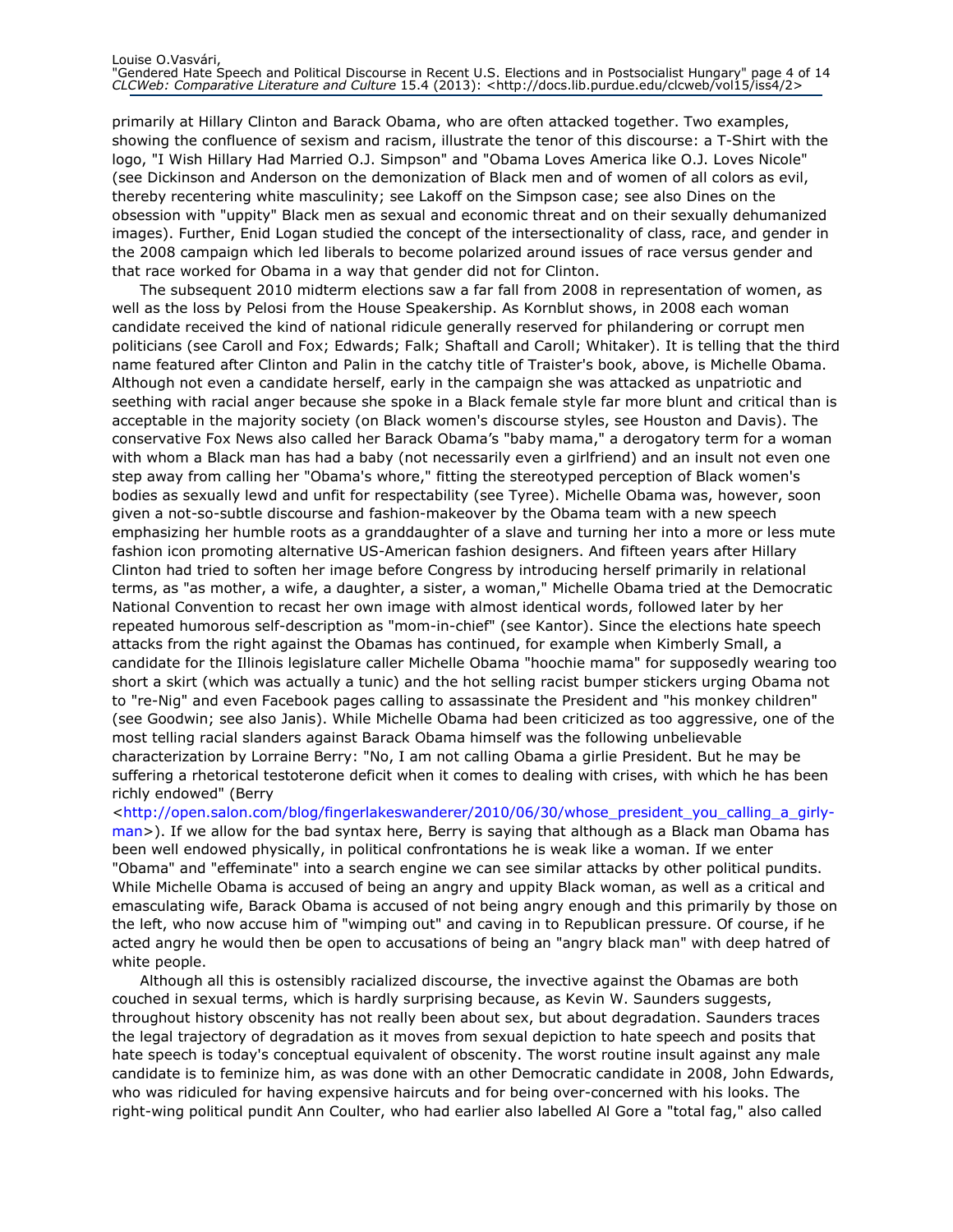Edwards "gay" and a "faggot" but later supposedly "clarified" that she was not actually calling him homosexual, but was using the term as a schoolyard taunt meaning "wuss" (a combination of "wimp" and "puss[y]," meaning "a weak, cowardly man") and therefore she was just saying "that he is not manly or commanding enough to be commander-in-chief"

(<http://www.cnn.com/2007/POLITICS/03/04/coulter.edwards>; on the term "gay" as part of homosexual culture see Pascoe; on Coulter's use of right-wing recurrent patterns of gendered diatribe, see Klein and Farrar; Molek-Kazokowska).

The attempt to feminize Barack Obama goes along with the obession in rightist circles to spread the claim that he is not only un-American, but was not born in the U.S. and a Muslim and this is in addition to the premise that an African American man cannot be trusted and that he seduces rather than leads (see Duffy, Page, Young; on popular discourse on race in the 2008 election see Janis <http://dx.doi.org/10.7771/1481-4374.1556>). To bring full circle the conflation of racist and sexist discourse, Dee Dee Myers, press secretary in the Clinton administration, riffing on a comment once made by Maya Angelou, joked that if Bill Clinton — born poor and raised by a single mother and lover of junk food and the saxophone — was the first Black president, Obama could be the first woman president (see Kornblut). In short, while during the campaign the right reviled Obama for not being man enough, for the left he has had much more latitude to act female than Hillary Clinton. However, as I note above, two years on some on the left were also clamoring for Obama to "man up," as in a column "Man Up, Obama, or Make Way for President Palin," which goes on to advise that he "ditch his professorial, community-organizer mean and crack some heads" (Reilly

<http://www.businessweek.com/news/2010-02-11/man-up-obama-or-make-way-for-president-palindavid-reilly.html>) or as Michael Sherer put it more succinctly in the title of his 2007 salon.com commentary: "Hillary is from Mars, Obama is from Venus: In the Democratic Presidential Pack, the Leading Man is a Woman and the Leading Woman is a Man" and he wrote that Obama had rejected male metaphors quoting Obama: "'the decision to go to war is not a sport'" and that he  $-$  Obama  $$ would have made "'lady folksingers'" proud with his empowering statements such as "'we can discover the better part of ourselves as a nation ... we can dream big dreams"

(<http://www.salon.com/news/feature/2007/07/12/obama\_hillary>). In both the negative and the supposedly positive feminizations of Obama can be seen that his body has become a discursive space for competing conceptions of national belonging and disaffiliation, of citizenship, ethnicity, and nation, as his actual mixed race hybridity and what might be called "cosmopolitan Blackness" cannot fit into a political news discourse defined by whiteness (see Selzer; compare also Achter on the earlier presidential campaign of Jesse Jackson).

All the foregoing is not to imply that even men have an easy time to conform to the culturally defined mythical requirements for masculinity sought in a candidate, as shown in the the following tongue-in-cheek Associated Press release, which used findings from voter exit polls to construct the profile of the "perfect" presidential candidate for 2008: "Wanted: a former altar boy from the Southwest who speaks Spanish, married into a rich Republican family from Ohio and revolutionized the Internet after working as a volunteer firefighter in Florida. Position: President of the United States." The article went on to add that he should also be a 'Medal of Honor winner" with combat experience who helped normalize relations in Vietnam. He must: Love outdoor sports and drop his g's when talkin' about huntin' and fishin' and car racin'; Be a former quarterback for the University of Michigan Rose Bowl team; Be a trained economist who taught in Minnesota, where he met his wife, a nurse, whose father is a former governor; Be a volunteer fireman, who 'drove his pickup truck to help out the World Trade Center site'; Be "a billionaire in his own right who developed software" (Carrol and Fox 12). George D. Bush, although falling dismally short on both the successful businessman and war hero aspects of the above description, long tried to cultivate an image of rugged "real man" US-American masculinity as both heroic leader and rugged cowboy, with the aid of the accoutrements of masculinity, the gun, the white Ford pickup truck, and white cowboy hat posing with a chainsaw to clear brush and making statements like swearing to get Osama bin Laden "dead or alive" (see Gutterman and Regan; on the cultural centrality of the "warrior" metaphor see Carver; Roper).

Pelosi, who is to date the highest elected woman government official in U.S. history, has been  $$ at least since the sudden appearance of Palin on the national political scene — perhaps the woman politician with the most impeccably performance of femininity and has to some degree dodged some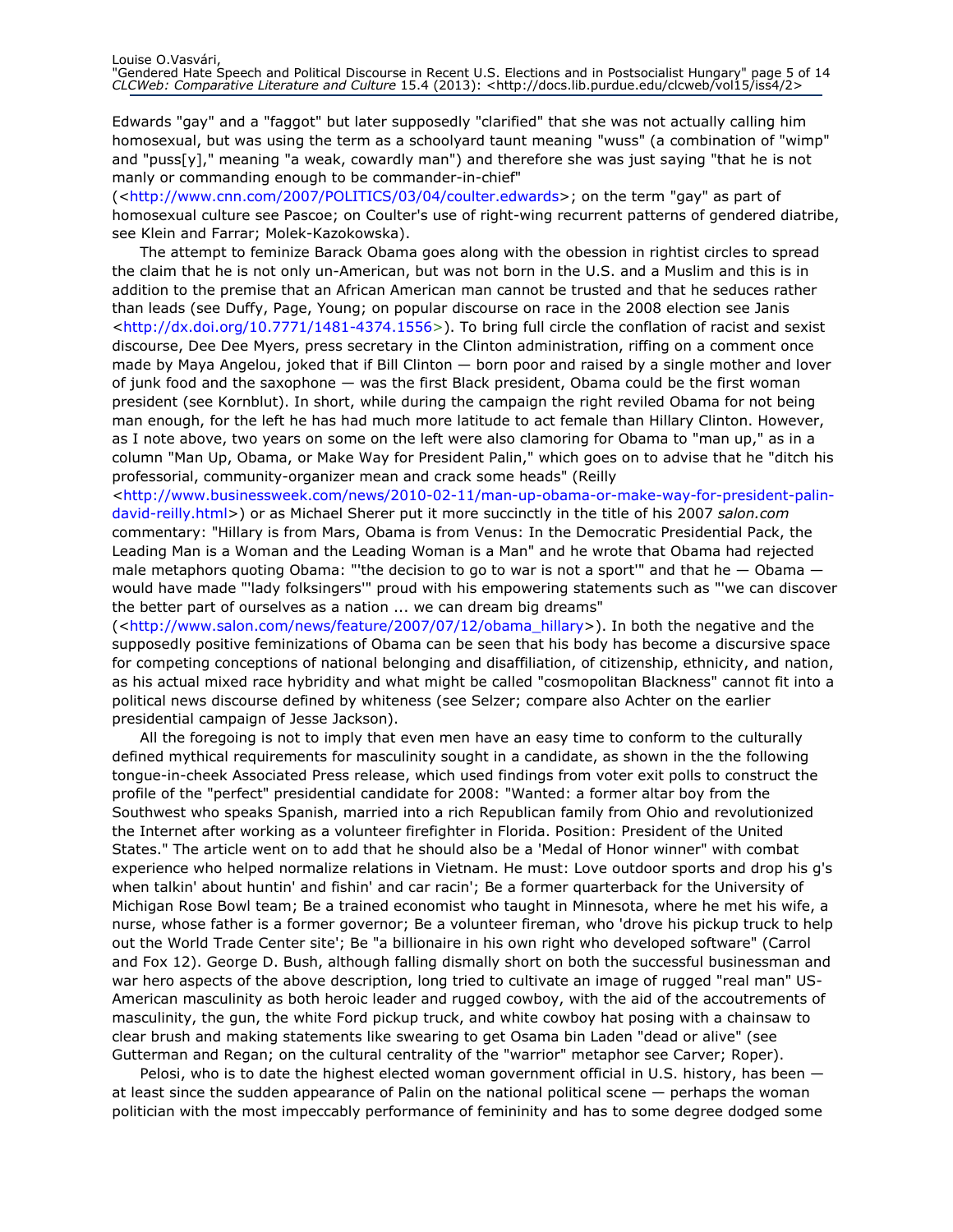of the public image problems that plagued Hillary Clinton. Known as the "Mother of Five in Pearls," but also as having a "spine of steel," she is a rich and glamorous wife, mother and grandmother who dresses in Armani suits and tauts her love of chocolates and housekeeping skills to the media and who on her inauguration as Speaker of the House filled the stage with the children and grandchildren of colleagues: Pelosi's "performance of femininity is so far superior to Clinton's that it is painful … she's got the schmalz factor all sewed up" (Warner

<http://www.nytimes.com/2007/03/14/opinion/14warner.html?\_r=0>). Nevertheless, all this carefully orchestrated performance of traditional femininity has not kept Pelosi from being accused by communications consultant Ken Sunshine of being a wife, mother, grandmother and in her spare time [becoming] speaker of the House, or of being regularly characterized as shrill, crazy "mean as a snake, a hag, a bitch, and even James Bond villain Pussy Galore" (Dabbouse and Ladley 181).

Hillary Clinton, already as First Lady and then as a candidate first for the Senate and then for the presidency has fared far worse than Pelosi, although ultimately many of the stereotyped invectives against them are identical. As Regina G. Lawrence and Melody Rose suggest, Clinton's ultimately unsuccesful race for the White House involved at least three interlocking factors: the role of gender stereotypes in politics, contemporary media norms and routines, and the individual candidate and her particular political context. This web of variables has made it difficult for some to isolate the impact of sexism versus other factors, and has also allowed for many to dismiss the sexism by focusing exclusively on other factors, but, whatever her real and imagined political handicaps, there is no question, as Caroline Heldman argues, that Clinton was framed as a "bitch" and "ball-buster" for daring to play the big boy's game using their rules for not conforming to traditional expectations of femininity, although Pelosi has not fared that well either.

Clinton was already one of the most controversial First Ladies variously referred to as copresident, power-seeker, symbol of baby-boomer womanhood, congenital liar, but also as pathbreaker, and international activist and defender of women and children (see, e.g., Trent and Short). Karrin Vasby Anderson examined Clinton's political identity as a First Lady and as candidate for the Senate and suggested that the "bitch" narrative used against her in the media turned her political identity into a sexist caricature and overshadowed her substantive discourse and circumscribed her political agency (on women and authority see, e.g., Sutton). In 1999 Charlotte Templin studied the obsession with the First Lady among cartoonists — an almost exclusively male profession — and the overt and often sexist depictions in nearly half 400 cartoons studied. A typical example is a cartoon with Bill Clinton wearing a dress and holding a purse, a reflection of the "Battle of the Breeches" of the reversal of roles of the henpecked husband and the wife as the virago, one of the most long-lived motifs in popular literature and art (on this, see Gössinger). In such cartoons Clinton is depicted as a "shrew" par excellence and in need of silencing and in some her head is all mouth or her mouth is taped shut: she has a zipper for lips or is shut in a box with air holes. No other First Lady had been tagged as frequently and it is also noteworthy that the cartoons by supposedly liberal cartoonists do not substantially differ in content from most conservative ones. These examples are not trivial but show that the history of US-American mass media cartoons have been a major form for the (re)production of racist and sexist myths with the claim to humor (see Tsakona and Popa).

Judith Trent and Cady Short-Thompson examine Clinton's discourse competence in her speeches as First Lady and as candidate for president. In the former they find the rhetoric of masculine, feminine, and neutral styles, and they find that in her campaign speeches she used a more direct and aggressive language and the use of the first person I. However, while Clinton provided more depth of discussion of issues, she did not speak against her opponents aggressively and used in a nurturing style instead. Similarly, Karlyn Kohrs Campbell contrasts how while an earlier presidential candidate's wife (and herself later presidential candidate) Elizabeth Dole downgraded her Ivy League professional credentials with her Southern-belle style of talking in the Republican convention, Clinton omitted virtually all discursive markers by which women enact their femininity publicly and used an impersonal tone, provided minimal information about herself and her ideas and unfolded her narrative deductively in the fashion of a lawyer's brief. The findings about Clinton's performance are consistent in several studies: Michele Bligh, Jennifer Merola, Jean Reith Schroedel, and Randal Gonzalez examine the media hype about Clinton finding her "voice" and showing her "feminine" side after her New Hampshire primary defeat when she supposedly cried. J. Lustick contrasts the speeches of Clinton and Palin,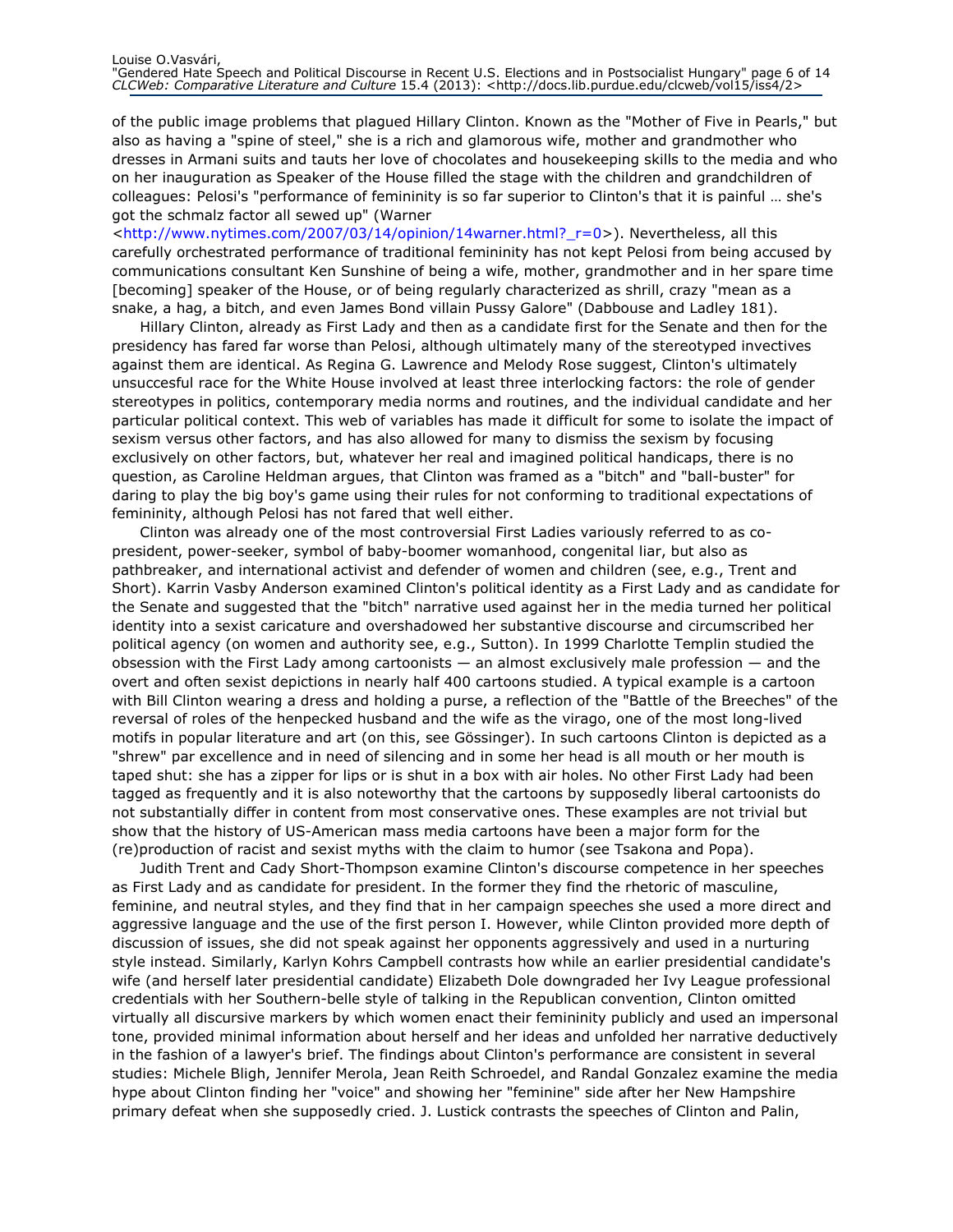where Clinton suggest that she fights not for herself but for all the women and refers to herself as a mother for her country, a role that obligates her to protect her nation, while Palin lists herself as "mother of one of those troops" and "just an average hockey mom." Lustick concludes that while Clinton represents a modern-day third wave feminist agenda, Palin is anti-feminist who prefers to reduce womanhood to something associated with housewives and hockey moms. Further, Lawrence and Rose examine Clinton's ads, her website, and screen shots and conclude that she spent much of the campaign trying to establish a "gender neutral" appeal with some feminine flourishes, but then turned deeply masculine later in the primaries.

Of all the stereotypical and trivializing gendered metaphors used to conceptualize Clinton's role as an "unruly woman" in public life, the term "bitch" — sometimes paired or alternating with rhyming "witch" — has been so often applied to her, as well as to other women candidates, that we can refer to its as an archetype of female identity, which also functions as a contemporary rhetoric of containment discipling women with power, with "bitch discourse" functioning as a rhetorical frame that shapes political narratives and governs popular understanding of women leaders. 1984, when George H.W. Bush was running for reelection as Reagan's Vice President, was the year that Vice Presidential debates became a mainstay. The showdown between Bush and Geraldine Ferraro was widely anticipated because Ferraro, Walter Mondale's running mate on the Democratic ticket, was the first woman candidate for national office by a major party. Earlier in the week Bush's press secretary Peter Telley had already landed in hot water for saying that Ferraro came across in the debate as "too bitchy" and so later Barbara Bush also claimed that in her deleted insult against Ferraro after the debate, where she had referred to Ferraro as "the four million-dollar\_\_. I can't say it but it rhymes with witch," she had been thinking of "witch," which of course makes no sense since "witch" was the word the missing word rhymed with (see Lim; Troutman).

A decade and a half after the Barbara Bush invective against Ferraro, in a 2010 research poll Robin Gerber also found "rhymes with rich" as one of the negative terms applied to Hillary Clinton, with others being untrustworthy, ambitious, crooked, power hungry, selfish, self-centered, liar, scary, arrogant, cold, dishonest, fake, overbearing (<http://www.huffingtonpost.com/robin-gerber/rhymeswith-rich\_b\_89490.html>; see also Miller, Peake, Boulton). Neither Obama nor McCain attracted anywhere near as negative a reaction, with the most negatives about the former being judged inexperienced, arrogant, unqualified, unpatriotic, lacking courage and the latter of being old and untrustworthy. Interestingly, although all were running for the same office and McCain not for the first time, only Clinton was called "power hungry." Although humorously, what Fey was trying to achieve in her sketch is the political act of reclaiming the term "bitch" much as Kate Figes explains: "When it's being used as an insult, bitch is an epithet hurled at women who speak their minds, who have opinions and do not shy away from expressing themselves and who do not sit by and smile uncomfortably if they are bothered and offended. If being an outspoken woman means being a bitch, we will take that as a compliment, thanks"

(<http://www.guardian.co.uk/books/2007/jan/26/gender.society> (see also Figes, The Big Fat). With all this, bitch discourse as political insult just never seems to lose its force: for a more recent case see the October 2012 scandal around the insults "man's bitch" and "ditch the witch" against Australia's first female Prime Minister, Julia Gillard. For another example see the Facebook campaign initiated in 2007, whose aim has been to push the song "Ding Dong! The Witch is Dead" from the Wizard of Oz to the number one on the charts during the week of Margaret Thatcher's death in April 2013 (<https://www.facebook.com/Ding.Dong.The.Witch.Died>).

During the campaign Clinton was the object of the most vehemently obnoxious misogynistic attacks in the media, or as as Rebecca Traister puts it, of a "torrent of ill-disguised hatred and resentment unleashed by angry male pundits" ("The Witch" "The Witch Ain't Dead, and Chris Matthews is a Ding-Dong." salon.com (9 January 2008):

<http://www.salon.com/life/feature/2008/01/09/hillary\_nh>). While many of the comments are from the expected male commentators who are part of the right-wing infrastructure on talk radio, Fox televison, and in the blogosphere, some are by supposedly otherwise liberal pundits and comedians and also by a few visible women commentators. Many of the insults go well beyond the accustomed malignment of political opponents and are better labelled as character assassination and demonization.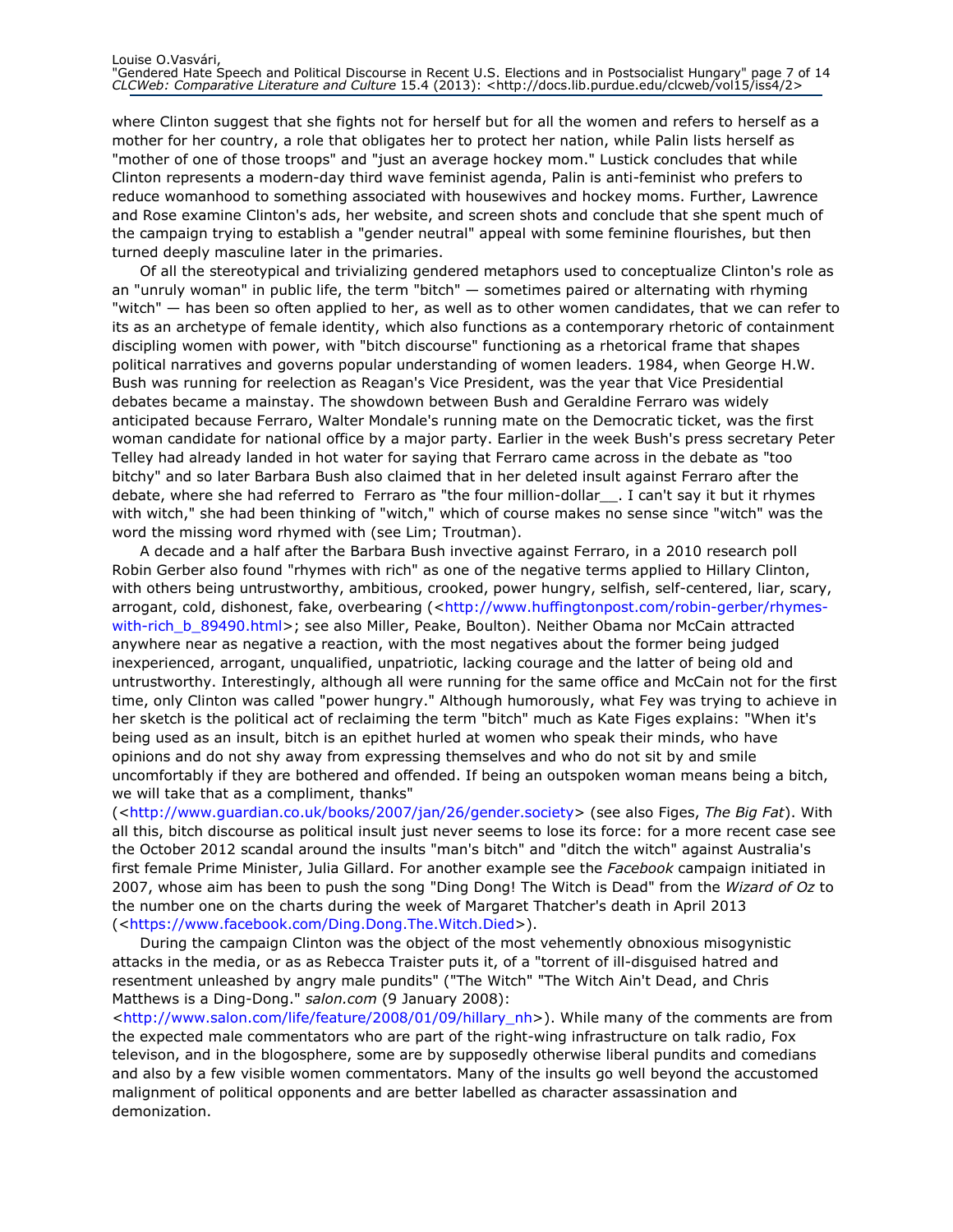In contrast to the candidacy of Clinton, the choice of Palin — the new and inexperienced governor of Alaska — was a clear attempt to co-opt a certain kind of feminism into supporting McCain. She was chosen cynically by a group of male Republican operatives with the hope of countering Clinton's candidacy by putting forth a local beauty queen and youngish mother of five (the last of them an infant with Down's syndrome), whom they assumed would be a kind of silent and smiling blank slate. While Palin indeed did present herself as primly, but enticingly feminine wearing soft glasses and conservative suits paired with short skirts, she also performed a kind of Annie Oakley frontier tomboy persona as a hunter, fisher, and snow mobiler. She self-styled herself as a Bible-believing Christian and combination of hockey mom and pit bull with lipstick. After the election and her subsequent premature and awkward resignation midterm as Governor of Alaska, Palin transformed herself into a political celebrity entrepreneur and reality entertainer: she has become an instant millionaire with her own reality show and a ghost-written book on conservative antifeminist feminism, America by Heart: Reflections on Family, Faith and Flag (on faux-feminism's co-opting the empowerment discourse of feminism, see Schreiber's Righting Feminism; for an apologia of Palin as reflecting traditional values, see Sanchez). For her public speaking persona, Palin has adopted a linguistic performance of stereotypical femininity and "authenticity" combined with new forms of female empowerment and economic and cultural capital (on Martha Stewart's similar pseudo-folksy feminine speech style see Davis; Sclafani).

Palin's politics can be characterized as gendered populism, epitomized by her two-minute minute political ads, adressed to "common sense conservative women" where she depicts herself and her followers as "Mamma Grizzly Bears": an interesting image combining the nurturing mama with the aggressive grizzly. In the video she proclaims that "it's a mom awakening in the last year and a half ... because Moms just know when something is wrong" and proceeds to recount that in Alaska mamma grizzly bears stand up and attack when their young are in danger and ends the piece by switching animal metaphors and promising a whole stampede of (Republican) pink elephants in Washington (<http://www.youtube.com/watch?v=oF-OsHTLfxM>). While Clinton is seen as the epitome of the "unruly woman," Palin is "unruly" only in terms of liberal feminism and she can afford to create a spectacle of herself as extremely feminine, and, at the same time  $-$  in violation of feminine gender norms — as fearless, rugged, and self-sufficient, a beauty queen who can nevertheless kill and fielddress a moose and hunt from small aircraft (see Kahl and Edwards). Although Palin has not been spared sexist attacks, these were primarily for being "stupid," an epithet referring less to her actual lack of intellectual sophistication than as code for her "white trash" social origins. The leftist commentator Bill Maher — who claims he is a "pottymouth, not a misogynist" — has referred to Palin as "cunt," "dumb twat," "bimbo," and "airhead bimbo" characterizing an attractive woman who is stupid and probably promiscuous (although interestingly, the term is a transvestite word, as its masculine –o ending from the Italian indicates, in the 1920s as a stupid man). Liberal talk radio host Ed Schulz regularly blasted "Bimbo Alert" before his commentaries on Palin, while to compete with the Hillary-hating T-shirts there was a "Sarah Palin is A Cunt" T-shirt in giant neon green. And on the internet can also be found copies of a photo of Palin with her three daughters including her oldest daughter, Bristol, who later gave birth out of wedlock, tagged as "Harlot" while her two other daughters, including the 10-year old, each labelled a "Future Harlot"-s. The internet is also full of conjectures, accompanied by before and after pictures about whether Palin got breast implants or just a pushup Wonderbra. She is also the first presidential nominee to have (fake) nude pictures of her posted on the internet and to have a hardcore pornographic film titled "Nailin Paylin" made about her, which was released in timely fashion in November 2008. In one of the scenes a Palin-look alike has intercourse with drunk Russian soldiers, a riff on an ignorant comment she made during the campaign about being able to see Russia from Alaska (Sarah Palin

<http://www.youtube.com/watch?v=4EDWVW0LXM0>). But the most telling scene in the film features a threesome with Palin, Hillary Clinton, and former Republican Secretary of State Condoleeza Rice characters. Together the three apparently offer a gamut of possibilities for male masturbatory fantasies: Palin as Madonna-whore, Clinton as mature dominatrix, and Rice as the exotic Black "Dominatrix of State" (see also Givhan's description of Rice's commanding matrix-like outfit of black military coat and high-heeled boots as exuding sex and power when she was reviewing U.S. troops in Germany).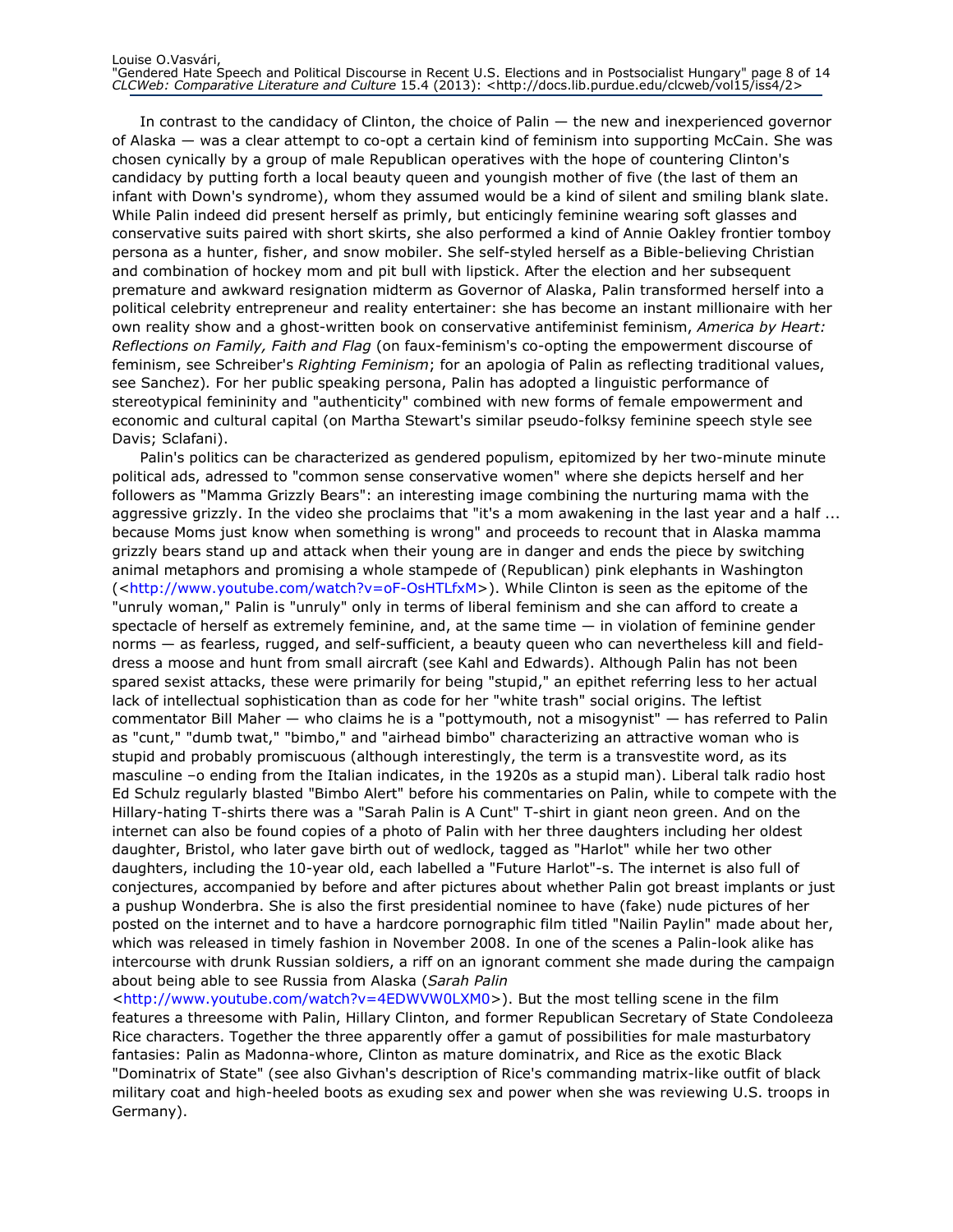In order to compare the gendered political discourses in the United States with that of Hungary, I discuss next the situation of women and feminism in Hungary, where there is a striking lack of feminist consciousness similar to countries of the former Soviet bloc in general: the term feminism is still understood as it was used abusively under state socialism where it was a contradiction in terms since communism was a state patriarchy imposed from above and that feminized both women and men negatively and where there was a disconnect between ideology and everyday life with no real tranformation of patriarchal attitudes and practices in either the public or the private sphere. In postcommunist countries' public discussions it is assumed that in the gender regimes of state socialism before 1989 women were given undue preferential treatment (see, e.g., Gal and Kligman 8). This narrow localized interpretation of feminism — aptly dubbed "totalitarian Lib" (Bollobás) — has contributed to the inadequate development of a postsocialist feminist discourse in Hungary, where many women's identity formation is such that they continue to view barriers against them as personal or even essentialist biological problems rather than in the context of deeper cultural and sociopsychological cultural inequalities. In postsocialist society gender stereotypes are deep-seated and continue not only unchallenged, but have actually gone backwards with the dominant masculinized framing of public issues revealed, for example, by negative stereotypes of women in professional and, in particular in political life. In the absence of adequate feminist voices in politics, the masculinization of political party culture has no alternative political discourse to counter the masculinized framing of public issues. Twenty years on, state socialism still continues to influence strongly how many individuals think about government, society, themselves, and the socialist past. The ongoing traumatic relationship with the communist past is expressed in two contradictory discourses. The first is the resurgence of a retrograde misogynist patriarchal discourse of Hungarianness (magyarság), fueled by the desire to reject the false utopianism of communism. This discourse promotes conservative state rebuilding and a return to a mythical nationalism where part of freedom is defined as a return to traditional gender identity.

This historical reversal is often, paradoxically, combined with strong doses of anti-Westernism and communist nostalgia in particular for the paternalistic entitlements the latter system offered. As Susan Gal posits, the label "feminist" is often publicly ridiculed and rejected, with little support for women as legitimate political actors. Gal examines feminism as "traveling discourse" and laments that most studies do not deal with cross-regional and international interactions of feminism which is precisely what I am attempting to do here, primarily from a socio-linguistic perspective (see on the situation of women and feminism in Hungary, see Adamik; Bollobás; Calloni; Chiva; Fábián; Fodor; Haney; Huseby-Darvas; Jung; Kis; Kovács and Váradi; Tóth; Zimmerman; on negative and sexualized media discourse constructions of the term feminism itself, see Jaworska and Krishnamurthy; on postcommunism in Central and East Europe in general, see Calloni; Clavero; Einhorn; Gilligan; Guenther; Harvey; Holmgren; Johnson and Robinson; Miroiu; Pascall and Kwak; Roman; Rueschemeyer and Wolchik; Tötösy de Zepetnek and Vasvári; Tötösy de Zepetnek, Andraş, Marsovszky; Watson). Erzsébet Barát outlines three heterogeneous although contradictory lines of public discourse about women in postcommunist Hungary: 1) the anti-communist discourse of branding feminism as simultaneously an inheritance of state socialism and akin to it as an attempt to bring about a totalitarian "vaginocracy," 2) anti-US-Americanism within aggressive US-American feminism seen as alien to Hungarianness, and 3) homophobic discourse which paints all feminists as "unruly women," lesbians, or masculinized amazons who "terrorize" other women into following their "poisonous" ideology ("The 'Terror Feminist'"; see also Barát, "Hungarian Political" where she analyses the Hungarian situation in conjunction with the Hillary Clinton campaign). These three discourses political, nationalist/essentialist, and sexual — are not only overlapping, but synonymous in using the identical age-old technique of rhetorical containment of the perceived enemy by vilification, trivialization, insult and ridicule (on feminist and European Parliamentary discourse, see Ilie; Wodak).

Next, I look at an extreme example of how the boundaries between the popular, the public, the private, and politics are changing and developing new forms of "public intimacy" which has allowed for the same level of sexual objectification of political figures as of pop stars, but with much more radically destructive aim (see Van Zoonen) and here is a the final question: what do famous sexy celebrities like Jennifer Lopez, Sarah Jessica Parker, Jessica Alba, Lindsay Lohan, Paris Hilton, Jessica Simpson, Pam Anderson, and Lady Gaga have in common with the three main political figures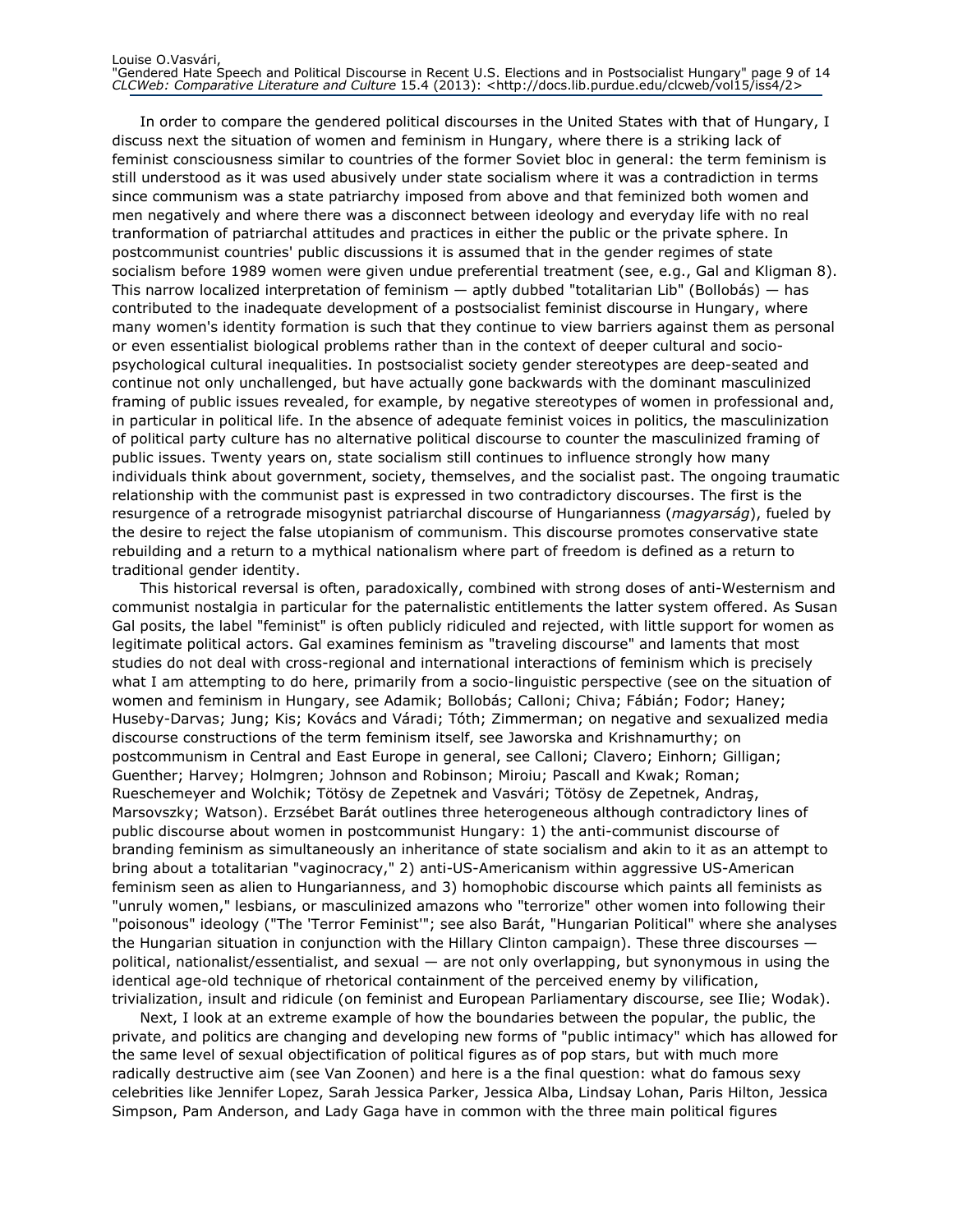discussed in this article, Clinton, Palin, and the Obamas? The answer is that of all of the abov there are available inflatable sex dolls for purchase on the internet, where, for example, the box of the Palin doll features a look-alike of a librarian with glasses and conservative suit, but with enormous breasts bulging out of her open prim white blouse. The logo promises the buyer that one can cross party lines with one's own inflatable running mate and suggests that the doll could stand in for the candidate in the next Vice Presidential debate and that Palin makes sexism sexy. The "Mrs. Satan Hillary" doll comes with a large round open mouth, and has lead to claims on the internet that it had to be recalled because it damaged customers' organs. However, it is the example of the "Original Blow-Up Barack Presidential Love Doll" which is the most problematic as it invites simultaneously penetration and advertises the doll's supersize endowements, harkening back to the combination of sexualized racist and fag discourses: "He f\*\*d the economy. Now you can f\*\*k him back! He'll batter your bush. Visit his oval orifice. He's got a presidential-sized power tool! He's a clear winner in this year's presiential erection. He's got the biggest staff ever!" (<http://www.ihatethemedia.com/barack-obama-blow-upsex-doll>).

Political psychologists and linguists believe words and slogans can hijack the way people vote in what George Lakoff — grounding his theory in neuroscience — referred to as the "murky region where our unconscious beliefs, attitudes and instincts drive much of our conscious behavior, including our voting behavior" (<http://www.huffingtonpost.com/george-lakoff/the-palin-choice-andthe b 123012.html>). Lakoff explains the choice of Palin as Vice Presidential candidate as an example of political marketing by the Republicans which the Democrats were not able to counter. While the Democrats' response to her candidacy addresses her inexperience and ignorance and that she is a right-wing ideologue, such truths are largely irrelevant in a national political dialogue that is fundamentally metaphorical. Lakoff points out that while Obama tried to campaign on actual issues, the Republicans — who cannot win on issues — utilized symbolic mechanisms of the political mind, the worldviews, frames, metaphors, cultural narratives and stereotypes with "family values" at the center of discourse, called (unconscious) conservative conceptual frames. If, for example, Hillary Clinton was framed alternately as a long-suffering wife or as a calculating "bitch" and "nutcracker," these are cultural naratives hardwired into people's brains through repeated exposure. Although they can be identified, feminist attempts to construct alternative metaphors and narratives are difficult to get inscribed in people's brains versus the entrenched narratives with which they have been bombared through the centuries. That is, I have illlustrated how gender ideologies are (re)produced and sustained through talk, narrative, and image through practices which recur every day at the micro level and that much of the hostility expressed by men (and women) against feminism and women is based on cultural metaphors which structure our reality prividing ready-made interpretations. In sum, the situation for women whether in the U.S. or in Central Europe's Hungary — the latter a country and culture of a very different history and provenance than that of the U.S. — shows similar ideologies and that both are based in a negative negative gender construction and practice today.

#### Works Cited

Achinstein, Sharon. "Women on Top in Pamphletry of the English Revolution." Women's Studies 24 (1994): 131-63. Achter, Paul J. "Racing Jesse Jackson: Leadership, Masculinity, and the Black Presidency." Gender and Political

- Communication in America: Rhetoric, Representation and Display. Ed. Janis Edwards. Lanham: Lexington Books, 2009. 107-28.
- Adamik, Maria. "Feminism and Hungary." The Legacy of Communism for Hungarian Women. Ed. Nanette Funk and Magda Mueller. London: Routledge, 1993. 206-11.
- Anderson, Karrin Vasby. "'Rhymes with Rich': 'Bitch' as a Tool of Containment in Contemporary American Politics." Rhetoric and Public Affairs 2.4 (1999): 599-623.
- Barát, Erzsébet. "Hungarian Political Posters, Clinton, and the (Im)possibility of Political Drag." Comparative Hungarian Cultural Studies. Ed. Steven Tötösy de Zepetnek and Louise O. Vasvári. West Lafayette: Purdue UP, 2011. 197-207.

Barát, Erzsébet. "The 'Terror Feminist': Strategies of Gate-Keeping in the Hungarian Printed Media." Feminist Critical Discourse Analysis. Ed. Michelle Lazar. London: Palgrave, 2005. 205-28.

Berry, Lorraine. "Whose President You Calling a Girly-Man." salon.com (30 June 2010):

<http://open.salon.com/blog/fingerlakeswanderer/2010/06/30/whose\_president\_you\_calling\_a\_girly-man>. Bligh, Michele, Jennifer Merola, Jean Reith Schroedel, and Randal Gonzalez. "Finding Her Voice: Hillary Clinton's Rhetoric in the 2008 Presidential Campaign." Women's Studies 39.8 (2010): 823-50.

Bollobás, Enikő. "'Totalitarian Lib." The Legacy of Communism for Hungarian Women. Ed. Nanette Funk and Magda Mueller. London: Routledge, 1993. 201-18.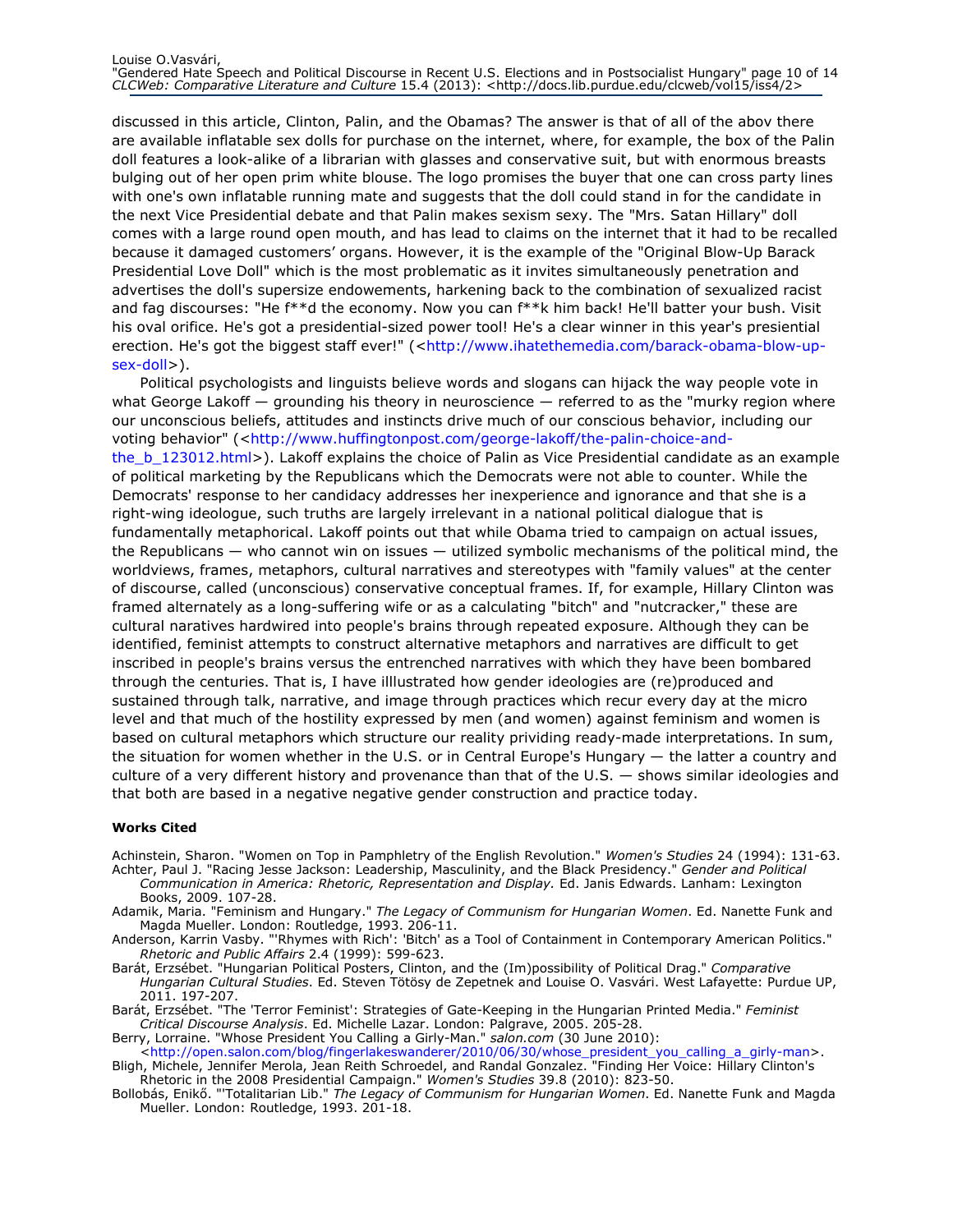- Calloni, Marina. "Rethinking Gender and Democracy in Post-Socialist Europe." Gender Politics and Democracy in Post-Socialist Europe. Ed. Yvonne Galligan and Sara Clavero. Opladen: Barbara Badrich Publishers, 2007. 129- 50.
- Cameron, Deborah. "Theorising the Female Voice in Public Contexts. Speaking Out: The Female Voice in Public Contexts. Ed. Judith Baxter. New York: Palgrave McMillan, 2006. 3-20.

Campbell, Karlyn Kohrs. "The Discursive Performance of Femininity: Hating Hillary." Rhetoric and Public Affairs 1.2(1998): 1-19.

Campernolle, Rémi. A. "Linguistic Equality and the Feminization of Job Titles in Contemporary France." Gender and Language 3.1 (2009): 33-52.

- Caputi, Jane. "Crisis of Representation: Hate Messages in Campaign 2008 Commercial Paraphernalia." Denver University Law Review 86.2 (2009): 585-613.
- Caputi, Jane. "Cuntspeak: Words from the Heart of Darkness." Not for Sale: Feminists Resisting Prostitution and Pornography. Ed. Christine Stark and Rebecca Whisnant. North Melbourne: Spinefex P, 2004. 362-85.
- Carroll, Susan J., and Richard L. Fox. "Introduction: Gender and Electoral Politics in the Early Twenty-first Century." Gender and Elections: Shaping the Future of American Politics. Ed. Susan J. Carroll and Richard L. Fox. Cambridge: Cambridge UP, 2006. 1-11.
- Carver, Terrell. "Real Construction Through Metaphorical Language: How Animals and Machines (Amongs Other Metaphors) Maketh (Hu)man (What <sup>T</sup>He' Is).<sup>"</sup> Political Language and Metaphor: Interpreting and Changing the World. Ed, Terrell Carver and Jernej Pikalo. London: Routledge, 2008. 151-64.
- Carver, Terrell, and Jernej Pikalo, eds. Political Language and Metaphor: Interpreting and Changing the World. London: Routledge, 2008.
- Chiva, Cristina. "Women in Post-Communist Politics: Explaining Under-Representation in the Hungarian and Romanian Parliaments." Europe-Asia Studies 57.4 (2005): 969-94.
- Connell, R.W. Gender and Power: Society, the Person and Sexual Politics. Stanford: Stanford UP, 1987. Cook, Rachel. "Oh, Babe, Just Look at Us Now." guardian.co.uk (22 April 2007):
- <http://www.guardian.co.uk/politics/2007/apr/22/women.labour1>.
- "Coulter under File for Anti-gay Slurs." cnn.com (4 March 2007):

<http://www.cnn.com/2007/POLITICS/03/04/coulter.edwards>.

- Dabbous, Yasmine, and Amy Ladley. "A Spine of Steel and a Heart of Gold: Newspaper Coverage of the First Female Speaker of the House." Journal of Gender Studies 19.2 (2010): 181-94.
- Davis, Catherine Evans. "Women's Language and Martha Stewart: From a Room of One's Own to a Home of One's Own to a Corporation of One's Own." Language and Women's Place. Ed Mary Bucholtz. Oxford: Oxford UP, 2004. 187-94.
- Dickinson, Greg, and Karrin Vasby Anderson. "Fallen: O.J. Simpson, Hillary Rodham Clinton, and the Re-Centering of White Supremacy." Communication and Critical/Cultural Studies 1.3 (2004): 271-96.
- Dines, Gail. "King Kong and the White Woman: Hustler Magazine and the Demonization of Black Masculinity." Not for Sale: Feminists Resisting Prostitution and Pornography. Ed. Christine Stark and Rebecca Whisnant. Melbourne: Spinefex P, 2004. 89-101.
- "Ding Dong! The Witch is Dead." facebook.com (2013): <https://www.facebook.com/Ding.Dong.The.Witch.Died>.
- Duffy, Margaret, Janis Teruggi Page, and Rachel Young. "Obama as Anti-American: Visual Folklore in Right-Wing Forwarded E-mails is a Construction of Conservative Social Identity." Journal of American Folklore 125 (2012): 177-203.
- Dufourcq, Elisabeth. "Juppettes 'les illusions perdues'." lepoint.fr (25 May 1996): <http://www.lepoint.fr/actualitespolitique/1996-05-25/juppettes-les-illusions-perdues/917/0/104181>.
- Edwards, Janis L. "The 2008 Gendered Campaign and the Problem with 'Hillary Studies'." Rhetoric and Public Affairs 14.1 (2011): 155-68.
- Einhorn, Barbara. "Gender(ed) Politics in Central and Eastern Europe." Journal of Global Ethics 2.2 (2006): 139-62. Fábián, Katalin. "Cacophony of Voices Interpretations of Feminism and Its Consequences for Political Action among Hungarian Women's Groups." The European Journal of Women's Studies 9.3 (2002): 269-90.
- Fábián, Katalin. "Making an Appearance: The Formation of Women's Groups in Hungary." Aspasia 1 (2007): 103-27.
- Falk, Erika. Women for President: Media Bias in Eight Campaigns. Urbana: U of Illinois P, 2008.
- Figes, Kate. "Who Are You Calling a Bitch?" guardian.co.uk (26 January 2007):
- <http://www.guardian.co.uk/books/2007/jan/26/gender.society>.
- Figes, Kate. The Big Fat Bitch Book. New York: Virago, 2008.
- Fodor, Éva. "Smiling Women and Fighting Men: The Gender of the Communist Subject in State Socialist Hungary." Gender and Society 16.2 (2002): 240-63.
- Fodor, Éva. "The State Sociast Emancipation Project, Gender Inequality in Workplace Authority in Hungary and Austria." Signs 29.3 (2004): 255-82.
- Fodor, Éva. "Women and Political Engagement in East Central Europe." Governing Women: Women's Political Effectiveness in Contexts of Democratization and Governance Reform. Ed. Anne Marie Goetz. London: Routledge, 2009. 112-29.
- Fodor, Éva. Working Difference: Women's Working Lives in Hungary and Austria. Durham: Duke UP, 2003.
- Gal, Susan. "Movements of Feminism: The Circulation of Discourse About Women." Recognition, Struggles and Social Movements: Contested Identities, Agency and Power. Ed. Barbara Hobson. Cambridge: Cambridge UP, 2003. 93-120.
- Gal, Susan, and Gail Kligman. The Politics of Gender after Socialism: A Comparative Historical Essay. Princeton: Princeton UP, 2000.
- Garlic, Barbara, Suzanne Dixon, and Pauline Allen, eds. Stereotypes of Women in Power: Historical Perspectives and Revisionist Views. New York: Greenwood P, 1992.
- Gerber, Robin. "Rhymes with 'Rich'." huffingtonpost.com (23 November 2010): <http://www.huffingtonpost.com/robin-gerber/rhymes-with-rich\_b\_89490.html>.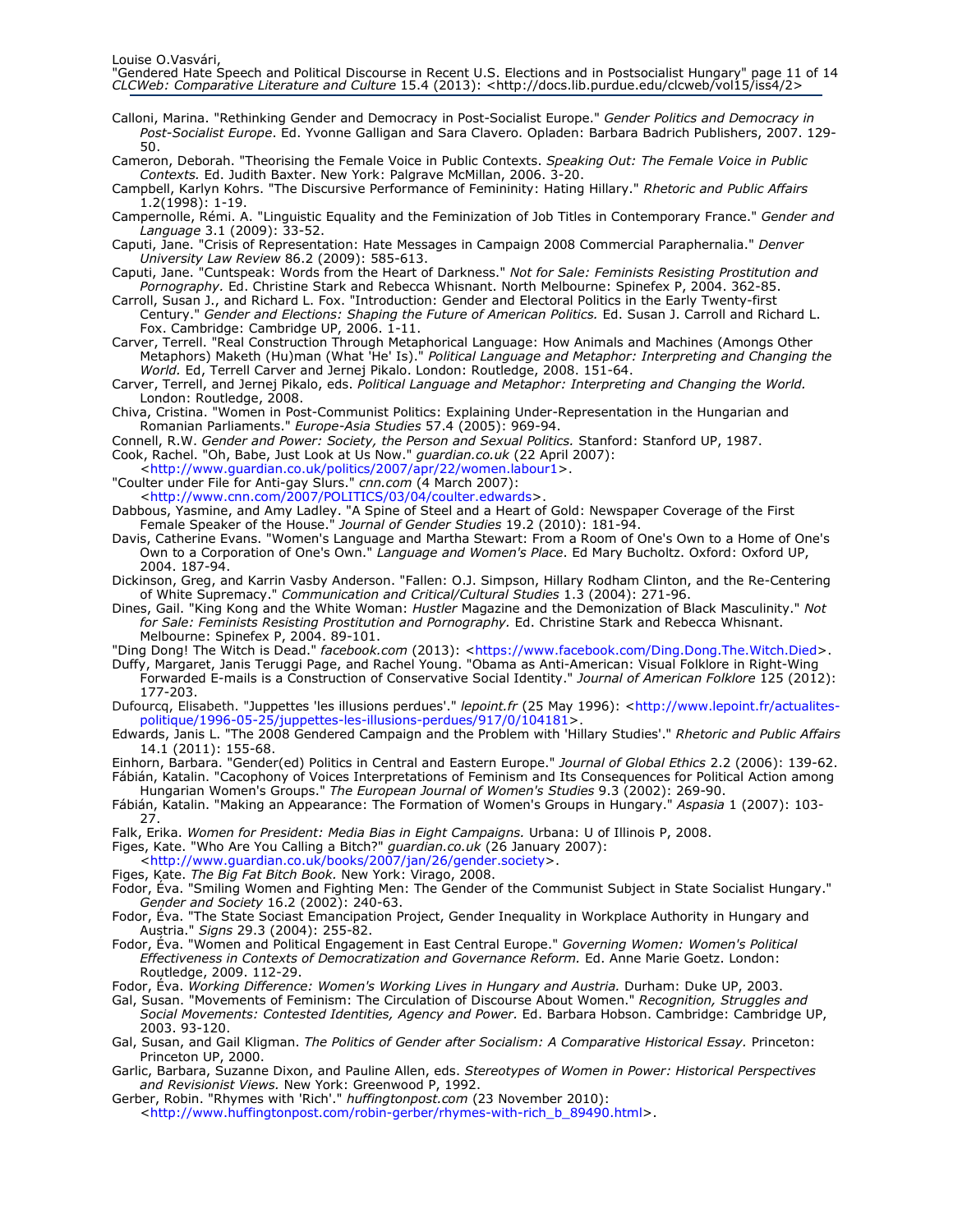Gervais-le Garff, Marie-Marthe. "Liberté, Egalité, Sororité: A New Linguistic Order in France?" Women and Language 25.2 (2002): 1-7.

Gill, Rosalind. Gender and Media. Malden: Polity P, 2007.

Gilligan, Yvonne, Sara Clavero, and Marina Calloni. "Introduction." Gender Politics and Democracy in Post Socialist Europe. Ed. Yvonne Gilligan, Sara Clavero, and Marina Colloni. Opladen: Barbara Badrich, 2007. 129-49. Givhan, Robin. "Gondoleeza Rice's Commanding Clothes." washingtonpost.com (25 February 2005):

<http://www.washingtonpost.com/wp-dyn/articles/A51640-2005Feb24.html>.

Goodwin, Michelle. "Hating the Obamas." chronicle.com (6 June 2012):

<http://chronicle.com/blogs/brainstorm/hating-the-obamas/4776>.

Grössinger, Christa. The History of Misogyny: Picturing Women in Late Medieval and Renaissance Art. Manchester: Manchester UP, 1997.

Guenther, Katja M. MakingTheir Place: Feminism after Socialism in Eastern Germany. Stanford: Stanford UP, 2010.

Gutterman, David S., and Danielle Regan. "Straight Eye for the Straight Guy." W Stands for Women: How the George W. Bush Presidency Shaped a New Politics of Gender. Ed. Michaele L. Ferguson and Lori Jo Marso. Durham: Duke UP, 2007. 63-87.

Haney, Lynn. "After the Fall: East European Women since the Collapse of State Socialism." Contexts 1.3 (2002): 27-36.

Hannagan, Rebecca J. "Gendered Political Behavior: A Darwinian Feminist Approach." Sex Roles 59 (2008): 465-75.

Harvey, Jessica. "Re-Theorizing Emancipation: Remembering and Rethinking 'Gender Equality' in Eastern European Womanist Thought." Anthropology of Eastern Europe Review 20.2 (2002): 27-40.

Haste, Helen. The Sexual Metaphor. Cambridge: Harvard UP, 1994.

Heldman, Caroline. "Cultural Barriers to a Female Presidency in the U.S." Rethinking Madam President: Are We Ready for a Woman in the White House? Ed. Lori Cox Han and Caroline Heldman. New York: Lynne Rienner, 2007. 17-43.

Heldman, Caroline. "Piling on Palin, Hating on Hillary." thedailybeast.com (30 November 2008):

<http://www.thedailybeast.com/blogs-and-stories/2008-11-30/piling-on-palin-hating-on-hillary/>. Hill, Jane H. The Everyday Language of White Racism. Chichester: Wiley-Blackwell, 2008.

"Hillary Clinton is a Nutcracker." youtube.com (2013): <http://www.youtube.com/watch?v=EuIw84Pc\_84>. Hines, Caitlin. "Rebaking the Pie: The Woman as Dessert Metaphor." *Reinventing Identities: The Gendered Self in* 

Discourse. Ed. Mary Bucholtz, A.C. Liang, and Laurel Sutton. Oxford: Oxford UP, 1999. 145-62.

Holmes, Janet. "Social Construction, Postmodernism and Feminist Sociolinguistics." Language and Gender 1.1 (2007): 39-49.

Holmgren, Beth. "Bug Inspectors and Beauty Queens: The Problems of Translating Feminism into Russian." Postcommunism and the Body Politics. Ed. Ellen E. Berry. New York: New York UP, 1995. 15-31.

Houston, Marsha, and Olga Idriss Davis. Centering Ourselves: African American Feminist and Womenist Studies of Discourse. Cresskill: Hampton P, 2002.

Huseby-Darvas, Éva V. "Feminism, the Murderer of Mothers? The Rise and Fall of Neo-Nationalist Reconstruction in Hungary." Women Out of Place: The Gender of Race and Nationality. Ed. Brackette F. Williams. London: Routledge, 1996. 161-85.

Ilie, Cornelia, ed. European Parliaments Under Scrutiny: Discourse Strategies and Interaction Practices. Amsterdam: John Benjamins, 2010.

Janis, Michael. "Obama, Africa, and the Post-Racial." CLCWeb: Comparative Literature and Culture 11.2 (2009): <http://dx.doi.org/10.7771/1481-4374.1556>.

Jaworska, Sylvia, and Ramesh Krishnamurthy. "On the F Word: A Corpus-Based Analysis of the Media Representation of Feminism in British and German Press Discourse." Discourse and Society 23.4 (2012): 401-31.

Johnson, Janet Elise, and Jean C. Robinson, eds. Living Gender after Communism. Bloomington: Indiana UP, 2007.

Jung, Nóra. "Feminist Discourse on Central and Eastern Europe: Hungarian Women's Groups in the Early 1990s as a Case Study." Emigré Feminism: Transnational Perspectives. Ed. Alena Heitlinger. Toronto: U Toronto P, 1999. 95-114.

Kahl, Mary L., and Janis L. Edwards. "An Epistolary Epilogue: Learning from Sarah Palin's Vice Presidential Compaign." Gender and Political Communication in America: Rhetoric, Representation, and Display. Ed. Mary L. Kahl and Janis L. Edwards. Lanham: Lexington Books, 2009. 267-77.

Kantor, Jody. "Scenes from a Marriage." nytimes.com (28 September 2012):

<http://www.nytimes.com/2012/09/30/books/review/scenes-from-a-marriage.html?pagewanted=all>.

Kaplan, Thomas Pagelow. The Language of Nazi Genocide: Linguistic Violence. Cambridge: Cambridge UP, 2009. Kiss, Judit. "The Second No: Women In Hungary." Feminist Review 39.1 (1991): 166-70.

Klien, Stephen, and Margaret E. Farrar. "The Diatribe of Ann Coulter: Gendered Style, Conservative Ideology and the Public Sphere." Gender and Political Communication in America: Rhetoric, Representation, and Display. Ed. Janis L. Edwards. Lanham: Lexington Books, 2009. 63-86.

Koller, Veronika. Metaphor and Gender in Business Media Discourse: A Critical Cognitive Study. New York: Palgrave, 2004

Kornblut, Anne E. Notes from the Cracked Ceiling. Hillary Clinton, Sarah Palin, and What It Will Take for a Woman to Win. New York: Random House, 2009.

Kovács, Katalin, and Monika Váradi. "Women's Life Trajectories and Class Formation in Hungary." Reproducing Gender, Politics, Publics and Everyday Life. Ed. Susan Gal and Gail Kligman. Princeton: Princeton UP, 2000. 176-200.

Lakoff, George. "The Palin Choice and the Reality of the Political Mind." huffingtonpost.com (30 September 2010): <http://www.huffingtonpost.com/george-lakoff/the-palin-choice-and-the\_b\_123012.html>.

Lawless, Jennifer L., and Richard L. Fox. Men Rule: The Continued Under-Representation of Women in U.S. Politics. Washington: American U Women and Politics Institute, School of Public Affairs, 2012.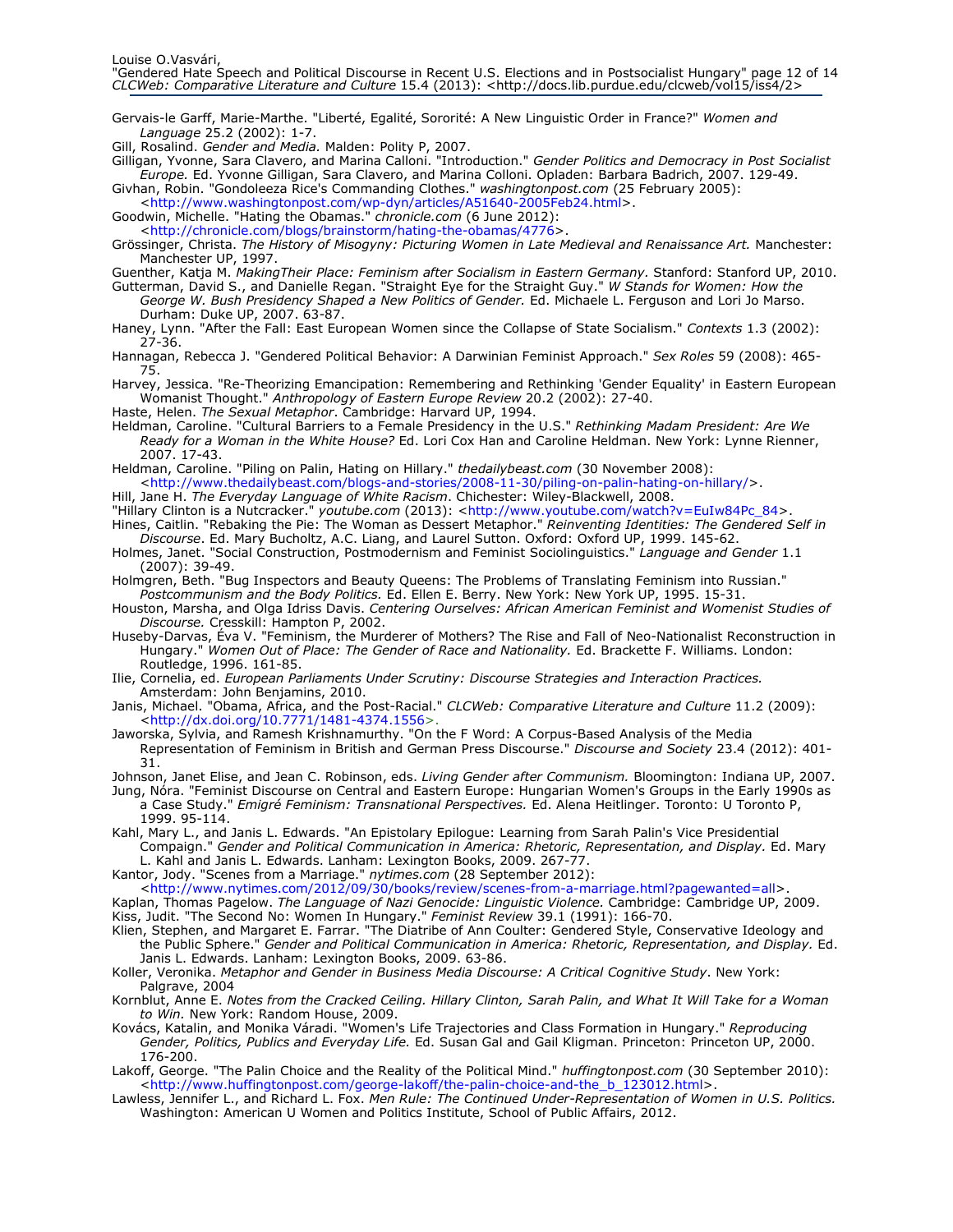- Lawrence, Regina G., and Melody Rose. Hillary Clinton's Race for the White House: Gender Politics and the Media on the Campaign Trail. Boulder: Lynne Rienner, 2009.
- Lazar, Michelle M. "Politicizing Gender in Discourse: Feminist Critical Discourse Analysis as Political Perspective and Praxis." Feminist Critical Discourse Analysis, Gender, Power, and Ideology in Discourse. Ed. Michelle Lazar. Palgrave McMillan, 2005: 1-27.
- Lim, Elvin T. "Gendered Metaphors of Women in Power: The Case of Hillary Clinton as Madonna, Unruly Woman, Bitch and Witch." Politics, Gender and Conceptual Metaphors. Ed. Kathleen Ahrens. New York: Palgrave McMillan, 2009. 254-69.

Logan, Enid. Barack Obama's Presidential Candidacy and the New Politics of Race. New York: New York UP, 2011. Lustick, J. "Sarah Palin: The Antithesis of Hillary Clinton." serendip.brynmawr.edu (2 October 2008):

<http://serendip.brynmawr.edu/exchange/node/2999>.

- Maloney, C.J. "Sarah Palin's Ass or: How I Learned to Start Worrying and Hate the Bomb." lewrockwell.com (6 April 2009): <www.lewrockwell.com/orig8/maloney9.html>.
- Mavin, Sharon, Patricia Bryans, and Rosie Cunningham. "Gordon's Gals, Cameron's Cuties, Nick's Nymphets: Challenging Gendered Media Representations of Women Political Leaders." Gender in Management: An International Journal 25.7 (2010): 550-69.
- Mendes, Kaitlyn S. "The Lady is a Closet-Feminist: Discourses of Backlash and Post-Feminism in British and American Newspapers." *Internaltional Journal of Cultural Studies* 14 (2011): 549-65.
- Miller, Melissa K, Jeffrey S. Peake, and Brittany Anne Boulton. "Testing the Saturday Night Live Hypothesis: Fairness and Bias in Newspaper Coverage of Hillary Clinton's Presidential Campaign." Politics and Gender 6.2 (2010): 169-98.
- Miroiu, Mihaela. "Communism was a State Patriarchy, Not State Feminism. Aspasia 1 (2007): 197-201.
- Molek-Kazokowska, Katerzyna. "Labeling and Mislabeling in American Political Discourse: A Survey Based on Insights of Independent Media Monitors." Perspectives in Politics and Discourse. Ed. Ursula Okulska and Piotr Cap. Amsterdam: John Benjamins, 2010. 83-98.
- Morrison, Susan. Thirty Ways of Looking at Hillary: Reflections by Women Writers. New York: Harper Collins, 2008. Murphy, Peter F. Studs, Tools, and the Family Jewels. Madison: U of Wisconsin P, 2001.
- Neufeld, Christina Marie. Xanthippe's Sisters: Orality and Femininity in the Later Middle Ages. Ph.D. Diss. Montréal: McGill U, 2001.
- "Original Blow-Up Barack Presidential Love Doll." ihatethemedia.com (2013): <http://www.ihatethemedia.com/barack-obama-blow-up-sex-doll>.
- Palin, Sara. "Mama Grizzlies." youtube.com (2013): <http://www.youtube.com/watch?v=oF-OsHTLfxM>.
- Pascall, Gillian, and Anne Kwak. Gender Regimes in Transition in Central and Eastern Europe. Cambridge: Polity P, 2005.
- Pascoe, C.J. "Dude, You're a Fag: Adolescent Masculinity and the Fag Discourse." Sexualities 8.3 (2005): 329-46.
- Reilly, David. "Man Up, Obama, or Make Way for President Palin." businessweek.com (11 February 2010): <http://www.businessweek.com/news/2010-02-11/man-up-obama-or-make-way-for-president-palin-davidreilly.html>.
- Roman, Denise. "Gendering Eastern Europe Prefeminism, Prejudice, and East-West Dialogue in Post-Communist Romania." Women's Studies International Forum 24.1 (2001): 53-63.
- Roper, Jon. "George W. Bush and the Myth of Heroic Presidential Leadership." Presidential Studies Quarterly 34 (2004): 132-42.
- Ross, Karen. Gendered Media: Women, Men, and Identity Politics. Lanham: Rowman & Littlefield, 2010.
- Rueschemeyer, Marilyn, and Sharon L. Wolchik, eds. Women in Power in Post-Communist Parliaments. Bloomington: Indiana UP, 2009.
- Sanchez, Leslie. You've Come a Long Way, Maybe: Sarah, Michelle and Hillary. The Shaping of the New American Woman. New York: Palgrave, 2009.
- Sarah Palin Porn Tape. youtube.com (2013): <http://www.youtube.com/watch?v=4EDWVW0LXM0>.
- Saunders, Kevin W. Degradation: What the History of Obscenity Tells Us about Hate Speech. New York: New York UP, 2011.
- Schreiber, Ronnee. Righting Feminism: Conservative Women and American Politics. Oxford: Oxford UP, 2008. Sclafani, Jennifer. "Martha Stewart Behaving Badly: Parody and the Symbolic Meaning of Style." Journal of
- Sociolinguistics 13.5 (2009): 613-33.
- Selzer, Linda F. "Barack Obama, the 2008 Presidential Election, and the New Cosmpolitanism." Melus: Multi-Ethnic Literature in the U.S. 35.4 (2010): 15-37.
- Sheftall, Beverly and Johnetta Betsch Cole, eds. Who Should be First? Feminists Speak Out on the 2008 Presidential Campaign. Albany: SUNY P, 2010.
- Sherer, Michael. "Hillary Is from Mars, Obama is from Venus." salon.com (12 July 2007): <http://www.salon.com/news/feature/2007/07/12/obama\_hillary>.
- Sutton, Jane S. The House of My Sojourn: Rhetoric, Women, and the Question of Authority. Tuscaloosa: U of Arizona P, 2010.

Tamayo, Yvonne A. "'Rhymes with Rich': "Power, Law, and the Bitch."009 http://papers.ssrn.com/sol3/papers.cfm?abstract\_id=1468989

- Templin, Charlotte. "Hillary Clinton as a Threat to Gender Norms: Cartoon Images of the First Lady." Journal of Communication Inquiry 23.1(1999): 20-36.
- Tóth, Olga. "'No Envy, No Pity'." The Legacy of Communism for Hungarian Women." Ed. Nanette Funk and Magda Mueller. London: Routledge, 1993. 213-23.
- Tötösy de Zepetnek, Steven, and Louise O. Vasvári, eds. Comparative Hungarian Cultural Studies. West Lafayette: Purdue UP, 2011.
- Tötösy de Zepetnek, Steven, Carmen Andraş, and Magdalena Marsovszky, eds. The New Central and East European Culture. Aachen: Shaker P, 2006.